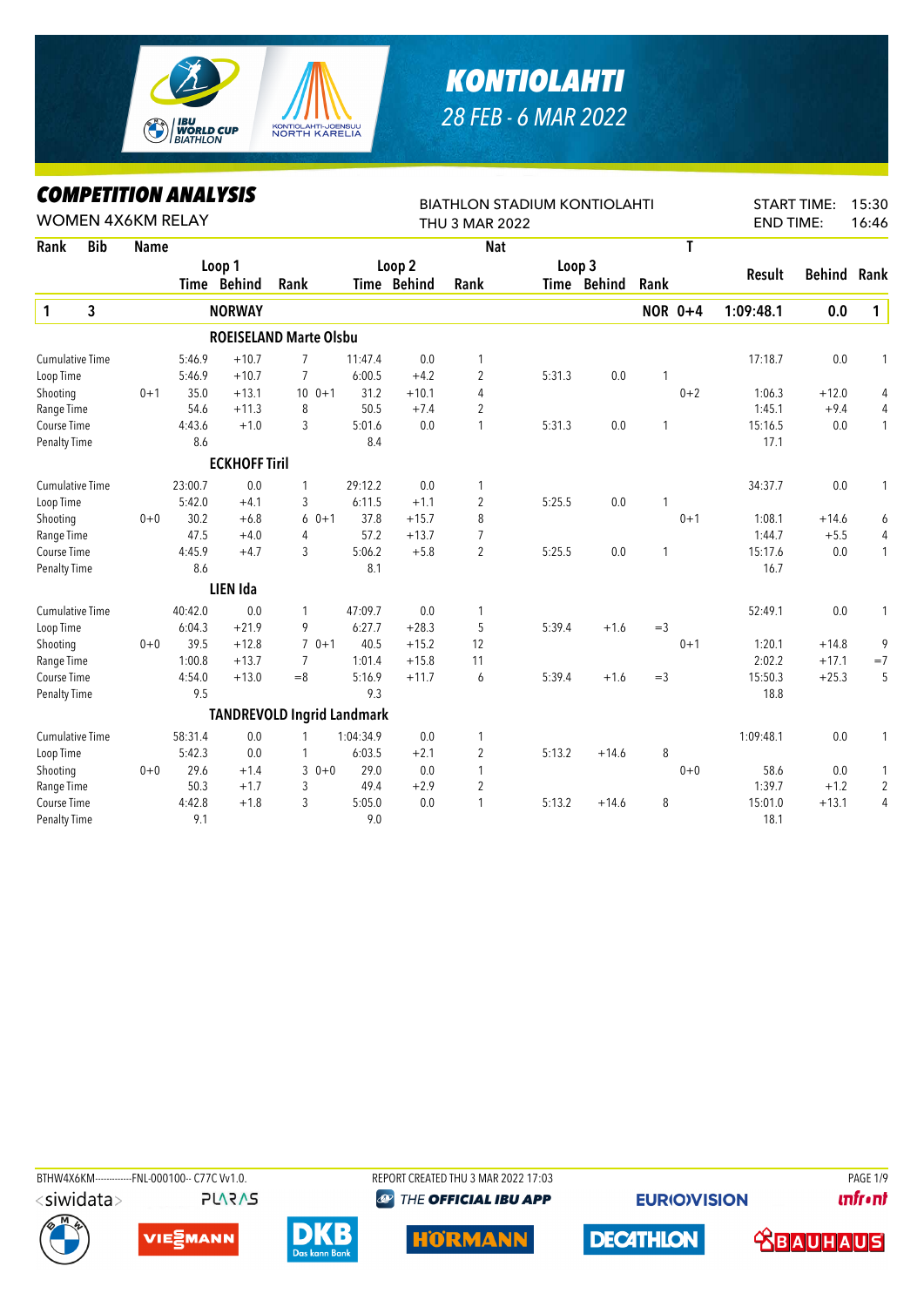| Rank                               | <b>Bib</b>       | <b>Name</b> |                                                |                        |                            |                     |                   | <b>Nat</b>                          |        |             |                     | T       |                   |                    |                   |
|------------------------------------|------------------|-------------|------------------------------------------------|------------------------|----------------------------|---------------------|-------------------|-------------------------------------|--------|-------------|---------------------|---------|-------------------|--------------------|-------------------|
|                                    |                  |             |                                                | Loop 1                 |                            |                     | Loop <sub>2</sub> |                                     | Loop 3 |             |                     |         | Result            | <b>Behind Rank</b> |                   |
|                                    |                  |             |                                                | Time Behind            | Rank                       |                     | Time Behind       | Rank                                |        | Time Behind | Rank                |         |                   |                    |                   |
| $\overline{2}$                     | $\mathbf{2}$     |             |                                                | <b>SWEDEN</b>          |                            |                     |                   |                                     |        |             | SWE 0+8             |         | 1:10:25.8         | $+37.7$            | $\mathbf{2}$      |
|                                    |                  |             |                                                | <b>PERSSON Linn</b>    |                            |                     |                   |                                     |        |             |                     |         |                   |                    |                   |
| <b>Cumulative Time</b>             |                  |             | 5:58.0                                         | $+21.8$                | 12                         | 11:54.3             | $+6.9$            | 3                                   |        |             |                     |         | 17:31.1           | $+12.4$            | $\overline{2}$    |
| Loop Time                          |                  |             | 5:58.0                                         | $+21.8$                | 12                         | 5:56.3              | 0.0               | $\mathbf{1}$                        | 5:36.8 | $+5.5$      | 4                   |         |                   |                    |                   |
| Shooting<br>Range Time             |                  | $0 + 2$     | 47.6<br>1:06.0                                 | $+25.7$<br>$+22.7$     | $120+0$<br>12              | 21.1<br>43.1        | 0.0<br>0.0        | 1<br>$\mathbf{1}$                   |        |             |                     | $0 + 2$ | 1:08.7<br>1:49.1  | $+14.4$<br>$+13.4$ | 5<br>5            |
| Course Time                        |                  |             | 4:44.0                                         | $+1.4$                 | $\overline{4}$             | 5:06.1              | $+4.5$            | 2                                   | 5:36.8 | $+5.5$      | 4                   |         | 15:26.9           | $+10.4$            | $\overline{c}$    |
| <b>Penalty Time</b>                |                  |             | 8.0                                            |                        |                            | 7.0                 |                   |                                     |        |             |                     |         | 15.1              |                    |                   |
|                                    |                  |             |                                                | <b>MAGNUSSON Anna</b>  |                            |                     |                   |                                     |        |             |                     |         |                   |                    |                   |
| <b>Cumulative Time</b>             |                  |             | 23:24.7                                        | $+24.0$                | 3                          | 29:46.4             | $+34.2$           | $\overline{c}$                      |        |             |                     |         | 35:36.1           | $+58.4$            | 2                 |
| Loop Time                          |                  |             | 5:53.6                                         | $+15.7$                | $\overline{7}$             | 6:21.7              | $+11.3$           | 7                                   | 5:49.7 | $+24.2$     | 6                   |         |                   |                    |                   |
| Shooting                           |                  | $0 + 0$     | 30.8                                           | $+7.4$                 | $0 + 0$<br>$\overline{7}$  | 30.6                | $+8.5$            | 4                                   |        |             |                     | $0 + 0$ | 1:01.4            | $+7.9$             | 4                 |
| Range Time                         |                  |             | 50.9                                           | $+7.4$                 | 6                          | 49.2                | $+5.7$            | 3                                   |        |             |                     |         | 1:40.1            | $+0.9$             | $\overline{2}$    |
| Course Time                        |                  |             | 4:53.9                                         | $+12.7$                | 12                         | 5:23.9              | $+23.5$           | 10                                  | 5:49.7 | $+24.2$     | 6                   |         | 16:07.5           | $+49.9$            | 8                 |
| <b>Penalty Time</b>                |                  |             | 8.8                                            |                        |                            | 8.5                 |                   |                                     |        |             |                     |         | 17.4              |                    |                   |
|                                    |                  |             |                                                | <b>OEBERG Hanna</b>    |                            |                     |                   |                                     |        |             |                     |         |                   |                    |                   |
| <b>Cumulative Time</b>             |                  |             | 41:39.5                                        | $+57.5$                | 3                          | 47:38.9             | $+29.2$           | 2                                   |        |             |                     |         | 53:17.7           | $+28.6$            | $\overline{2}$    |
| Loop Time                          |                  |             | 6:03.4                                         | $+21.0$                | 8                          | 5:59.4              | 0.0               | $\mathbf{1}$                        | 5:38.8 | $+1.0$      | 2                   |         |                   |                    |                   |
| Shooting                           |                  | $0 + 3$     | 56.0                                           | $+29.3$                | $12 \t 0+0$                | 25.3                | 0.0               | 1                                   |        |             |                     | $0 + 3$ | 1:21.4            | $+16.1$            | 10                |
| Range Time                         |                  |             | 1:14.5                                         | $+27.4$<br>0.0         | 12                         | 45.6<br>5:05.2      | 0.0               | $\mathbf{1}$                        |        |             |                     |         | 2:00.1            | $+15.0$            | 5                 |
| Course Time<br><b>Penalty Time</b> |                  |             | 4:41.0<br>7.8                                  |                        | 1                          | 8.5                 | 0.0               | 1                                   | 5:38.8 | $+1.0$      | 2                   |         | 15:25.0<br>16.4   | 0.0                | 1                 |
|                                    |                  |             |                                                | <b>OEBERG Elvira</b>   |                            |                     |                   |                                     |        |             |                     |         |                   |                    |                   |
|                                    |                  |             |                                                |                        |                            |                     |                   |                                     |        |             |                     |         |                   |                    |                   |
| <b>Cumulative Time</b>             |                  |             | 59:16.4<br>5:58.7                              | $+45.0$                | $\overline{2}$<br>5        | 1:05:25.7<br>6:09.3 | $+50.8$           | $\overline{c}$                      | 5:00.1 |             |                     |         | 1:10:25.8         | $+37.7$            | 2                 |
| Loop Time<br>Shooting              |                  | $0 + 2$     | 49.5                                           | $+16.4$<br>$+21.3$     | $11 \t 0+1$                | 33.3                | $+7.9$<br>$+4.3$  | 3<br>$\overline{2}$                 |        | $+1.5$      | 2                   | $0 + 3$ | 1:22.8            | $+24.2$            | 7                 |
| Range Time                         |                  |             | 1:09.0                                         | $+20.4$                | 10                         | 54.1                | $+7.6$            | 3                                   |        |             |                     |         | 2:03.1            | $+24.6$            | 5                 |
| Course Time                        |                  |             | 4:41.0                                         | 0.0                    | 1                          | 5:06.8              | $+1.8$            | 3                                   | 5:00.1 | $+1.5$      | $\overline{2}$      |         | 14:47.9           | 0.0                | $\mathbf{1}$      |
| <b>Penalty Time</b>                |                  |             | 8.7                                            |                        |                            | 8.3                 |                   |                                     |        |             |                     |         | 17.0              |                    |                   |
| 3                                  | 5                |             |                                                | <b>ITALY</b>           |                            |                     |                   |                                     |        |             |                     | ITA 0+7 | 1:10:48.3         | $+1:00.2$          | 3                 |
|                                    |                  |             |                                                | <b>COMOLA Samuela</b>  |                            |                     |                   |                                     |        |             |                     |         |                   |                    |                   |
| <b>Cumulative Time</b>             |                  |             | 5:43.0                                         | $+6.8$                 | 5                          | 12:25.7             | $+38.3$           | 11                                  |        |             |                     |         | 18:18.4           | $+59.7$            | 12                |
| Loop Time                          |                  |             | 5:43.0                                         | $+6.8$                 | 5                          | 6:42.7              | $+46.4$           | 13                                  | 5:52.7 | $+21.4$     | 11                  |         |                   |                    |                   |
| Shooting                           |                  | $0+0$       | 26.7                                           | $+4.8$                 | $=4$ 0+2                   | 53.7                | $+32.6$           | 11                                  |        |             |                     | $0 + 2$ | 1:20.4            | $+26.1$            | 9                 |
| Range Time                         |                  |             | 48.2                                           | $+4.9$                 | 5                          | 1:15.3              | $+32.2$           | 12                                  |        |             |                     |         | 2:03.5            | $+27.8$            | 8                 |
| Course Time                        |                  |             | 4:46.1                                         | $+3.5$                 | 9                          | 5:19.3              | $+17.7$           | 12                                  | 5:52.7 | $+21.4$     | 11                  |         | 15:58.1           | $+41.6$            | 11                |
| <b>Penalty Time</b>                |                  |             | 8.6                                            |                        |                            | 8.0                 |                   |                                     |        |             |                     |         | 16.7              |                    |                   |
|                                    |                  |             |                                                | <b>WIERER Dorothea</b> |                            |                     |                   |                                     |        |             |                     |         |                   |                    |                   |
| <b>Cumulative Time</b>             |                  |             | 23:59.2                                        | $+58.5$                | 7                          | 30:12.3             | $+1:00.1$         | 5                                   |        |             |                     |         | 35:50.8           | $+1:13.1$          | 4                 |
| Loop Time                          |                  |             | 5:40.8                                         | $+2.9$                 | $\overline{2}$             | 6:13.1              | $+2.7$            | 3                                   | 5:38.5 | $+13.0$     | 3                   |         |                   |                    |                   |
| Shooting                           |                  | $0 + 0$     | 23.4                                           | 0.0                    | $10+1$                     | 35.2                | $+13.1$           | 6                                   |        |             |                     | $0 + 1$ | 58.6              | $+5.1$             | $\overline{2}$    |
| Range Time<br>Course Time          |                  |             | 43.5<br>4:49.4                                 | 0.0<br>$+8.2$          | $\mathbf{1}$<br>$=4$       | 55.7<br>5:09.1      | $+12.2$<br>$+8.7$ | 6<br>4                              | 5:38.5 | $+13.0$     | 3                   |         | 1:39.2<br>15:37.0 | 0.0<br>$+19.4$     | $\mathbf{1}$<br>5 |
| Penalty Time                       |                  |             | 7.8                                            |                        |                            | 8.2                 |                   |                                     |        |             |                     |         | 16.1              |                    |                   |
|                                    |                  |             |                                                |                        | <b>SANFILIPPO Federica</b> |                     |                   |                                     |        |             |                     |         |                   |                    |                   |
| <b>Cumulative Time</b>             |                  |             | 41:36.3                                        | $+54.3$                | $\overline{2}$             | 48:18.2             | $+1:08.5$         | 4                                   |        |             |                     |         | 53:56.0           | $+1:06.9$          | 3                 |
| Loop Time                          |                  |             | 5:45.5                                         | $+3.1$                 | $\overline{2}$             | 6:41.9              | $+42.5$           | 14                                  | 5:37.8 | 0.0         | 1                   |         |                   |                    |                   |
| Shooting                           |                  | $0 + 0$     | 29.9                                           | $+3.2$                 | 3<br>$0 + 2$               | 57.8                | $+32.5$           | 15                                  |        |             |                     | $0 + 2$ | 1:27.8            | $+22.5$            | 12                |
| Range Time                         |                  |             | 50.5                                           | $+3.4$                 | 3                          | 1:18.4              | $+32.8$           | 15                                  |        |             |                     |         | 2:08.9            | $+23.8$            | 12                |
| Course Time                        |                  |             | 4:45.8                                         | $+4.8$                 | 3                          | 5:14.9              | $+9.7$            | $\overline{4}$                      | 5:37.8 | 0.0         | 1                   |         | 15:38.5           | $+13.5$            | $\overline{2}$    |
| <b>Penalty Time</b>                |                  |             | 9.1                                            |                        |                            | 8.5                 |                   |                                     |        |             |                     |         | 17.7              |                    |                   |
|                                    |                  |             |                                                | <b>VITTOZZI Lisa</b>   |                            |                     |                   |                                     |        |             |                     |         |                   |                    |                   |
| <b>Cumulative Time</b>             |                  |             | 59:38.9                                        | $+1:07.5$              | 3                          | 1:05:40.3           | $+1:05.4$         | 3                                   |        |             |                     |         | 1:10:48.3         | $+1:00.2$          | 3                 |
| Loop Time                          |                  |             | 5:42.9                                         | $+0.6$                 | $=2$                       | 6:01.4              | $0.0\,$           | $\mathbf{1}$                        | 5:08.0 | $+9.4$      | 4                   |         |                   |                    |                   |
| Shooting                           |                  | $0 + 1$     | 31.7                                           | $+3.5$                 | $50+1$                     | 35.5                | $+6.5$            | 5                                   |        |             |                     | $0 + 2$ | 1:07.3            | $+8.7$             | 3                 |
| Range Time                         |                  |             | 52.0<br>4:42.3                                 | $+3.4$<br>$+1.3$       | 5                          | 46.5                | 0.0               | 1                                   |        | $+9.4$      | 4                   |         | 1:38.5            | 0.0                | $\mathbf{1}$      |
| Course Time<br><b>Penalty Time</b> |                  |             | 8.6                                            |                        | $\overline{2}$             | 5:06.4<br>8.5       | $+1.4$            | $\overline{2}$                      | 5:08.0 |             |                     |         | 14:56.7<br>17.1   | $+8.8$             | 3                 |
|                                    |                  |             |                                                |                        |                            |                     |                   |                                     |        |             |                     |         |                   |                    |                   |
|                                    |                  |             | BTHW4X6KM-------------FNL-000100-- C77C Vv1.0. |                        |                            |                     |                   | REPORT CREATED THU 3 MAR 2022 17:03 |        |             |                     |         |                   |                    | PAGE 2/9          |
|                                    | $<$ siwidata $>$ |             |                                                | <b>SV2V7L</b>          |                            | $\bigcirc$          |                   | THE OFFICIAL IBU APP                |        |             | <b>EURIO)VISION</b> |         |                   |                    | <b>unfront</b>    |

**DECATHLON** 





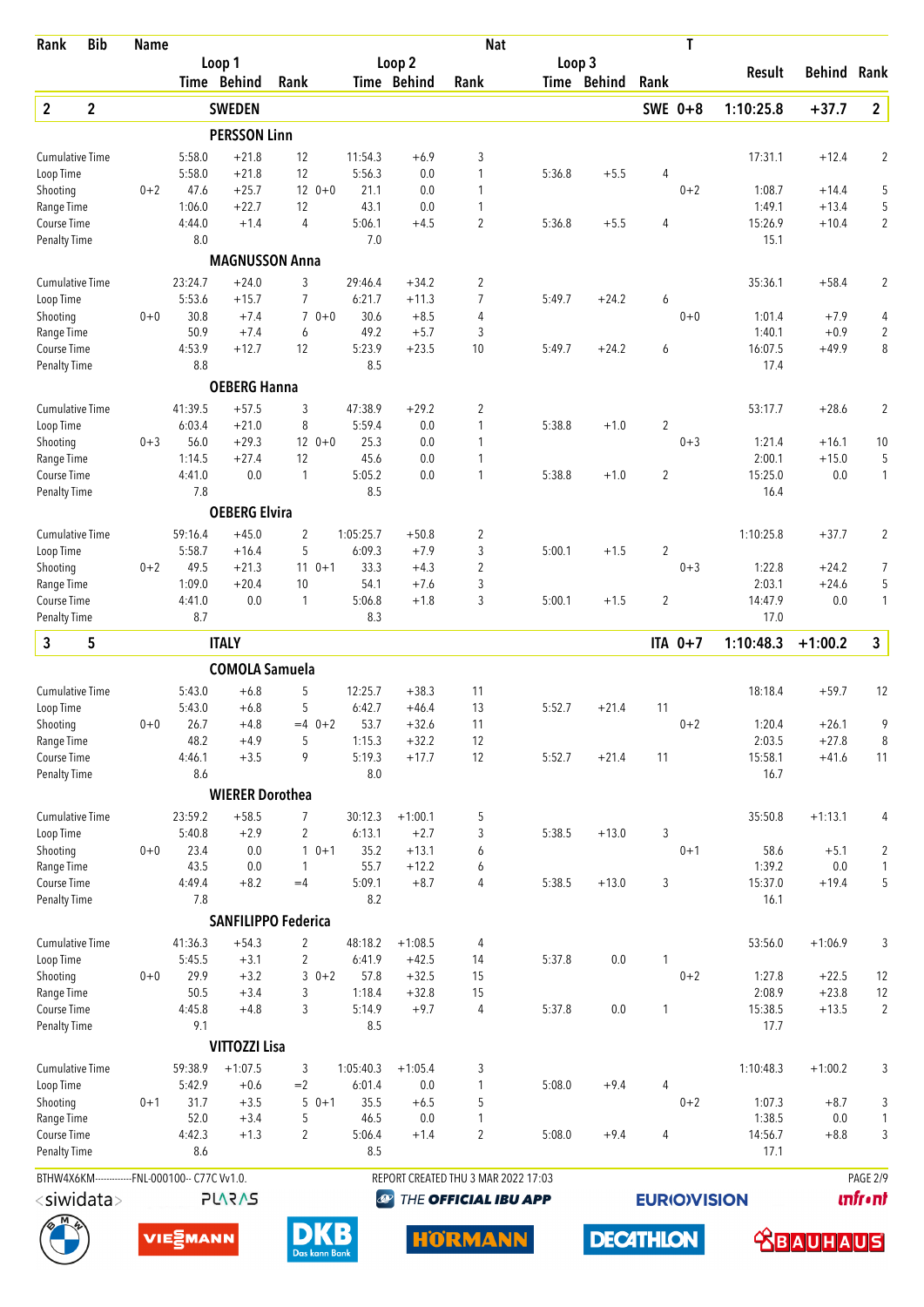| Rank                                | <b>Bib</b>       | <b>Name</b>                                                     |                       |                                |                           |                  |                      | <b>Nat</b>                          |        |                  |                    | T        |                   |                    |                     |
|-------------------------------------|------------------|-----------------------------------------------------------------|-----------------------|--------------------------------|---------------------------|------------------|----------------------|-------------------------------------|--------|------------------|--------------------|----------|-------------------|--------------------|---------------------|
|                                     |                  |                                                                 |                       | Loop 1                         |                           |                  | Loop <sub>2</sub>    |                                     | Loop 3 |                  |                    |          | <b>Result</b>     | <b>Behind Rank</b> |                     |
|                                     |                  |                                                                 |                       | Time Behind                    | Rank                      |                  | Time Behind          | Rank                                |        | Time Behind      | Rank               |          |                   |                    |                     |
| 4                                   | 4                |                                                                 |                       | <b>GERMANY</b>                 |                           |                  |                      |                                     |        |                  |                    | GER 2+9  | 1:11:45.2         | $+1:57.1$          | 4                   |
|                                     |                  |                                                                 |                       | <b>VOIGT Vanessa</b><br>$+8.3$ |                           | 12:29.4          |                      | 12                                  |        |                  |                    |          | 18:02.0           |                    |                     |
| <b>Cumulative Time</b><br>Loop Time |                  |                                                                 | 5:44.5<br>5:44.5      | $+8.3$                         | 6<br>6                    | 6:44.9           | $+42.0$<br>$+48.6$   | 15                                  | 5:32.6 | $+1.3$           | 2                  |          |                   | $+43.3$            | 7                   |
| Shooting                            |                  | $0 + 0$                                                         | 29.6                  | $+7.7$                         | $\overline{7}$<br>$0 + 3$ | 1:04.1           | $+43.0$              | 16                                  |        |                  |                    | $0 + 3$  | 1:33.7            | $+39.4$            | 13                  |
| Range Time                          |                  |                                                                 | 50.7                  | $+7.4$                         | 6                         | 1:24.3           | $+41.2$              | 16                                  |        |                  |                    |          | 2:15.0            | $+39.3$            | 13                  |
| Course Time<br><b>Penalty Time</b>  |                  |                                                                 | 4:45.3<br>8.5         | $+2.7$                         | $\overline{7}$            | 5:12.8<br>7.7    | $+11.2$              | 6                                   | 5:32.6 | $+1.3$           | 2                  |          | 15:30.7<br>16.2   | $+14.2$            | 4                   |
|                                     |                  |                                                                 |                       | <b>HINZ Vanessa</b>            |                           |                  |                      |                                     |        |                  |                    |          |                   |                    |                     |
| <b>Cumulative Time</b>              |                  |                                                                 | 23:46.6               | $+45.9$                        | $\overline{4}$            | 31:17.6          | $+2:05.4$            | 14                                  |        |                  |                    |          | 37:09.6           | $+2:31.9$          | 14                  |
| Loop Time                           |                  |                                                                 | 5:44.6                | $+6.7$                         | 4                         | 7:31.0           | $+1:20.6$            | 16                                  | 5:52.0 | $+26.5$          | 7                  |          |                   |                    |                     |
| Shooting<br>Range Time              |                  | $0 + 0$                                                         | 25.0<br>46.0          | $+1.6$<br>$+2.5$               | $2 + 3$<br>2              | 59.8<br>1:21.6   | $+37.7$<br>$+38.1$   | 16<br>16                            |        |                  |                    | $2 + 3$  | 1:24.9<br>2:07.6  | $+31.4$<br>$+28.4$ | 13<br>14            |
| Course Time                         |                  |                                                                 | 4:50.2                | $+9.0$                         | $\overline{7}$            | 5:13.5           | $+13.1$              | 6                                   | 5:52.0 | $+26.5$          | 7                  |          | 15:55.7           | $+38.1$            | 6                   |
| <b>Penalty Time</b>                 |                  |                                                                 | 8.3                   |                                |                           | 55.8             |                      |                                     |        |                  |                    |          | 1:04.2            |                    |                     |
|                                     |                  |                                                                 |                       | <b>PREUSS Franziska</b>        |                           |                  |                      |                                     |        |                  |                    |          |                   |                    |                     |
| <b>Cumulative Time</b>              |                  |                                                                 | 42:52.0               | $+2:10.0$                      | 9                         | 49:12.0          | $+2:02.3$            | 9                                   |        |                  |                    |          | 54:54.0           | $+2:04.9$          | 9                   |
| Loop Time                           |                  |                                                                 | 5:42.4                | 0.0                            | 1                         | 6:20.0           | $+20.6$              | 4                                   | 5:42.0 | $+4.2$           | 5                  |          |                   |                    |                     |
| Shooting<br>Range Time              |                  | $0 + 0$                                                         | 26.7<br>47.1          | 0.0<br>0.0                     | $10+2$<br>1               | 38.6<br>58.0     | $+13.3$<br>$+12.4$   | 10<br>7                             |        |                  |                    | $0 + 2$  | 1:05.3<br>1:45.1  | 0.0<br>0.0         | 1<br>$\mathbf{1}$   |
| Course Time                         |                  |                                                                 | 4:47.4                | $+6.4$                         | $\overline{4}$            | 5:14.5           | $+9.3$               | 3                                   | 5:42.0 | $+4.2$           | 5                  |          | 15:43.9           | $+18.9$            | 4                   |
| <b>Penalty Time</b>                 |                  |                                                                 | 7.9                   |                                |                           | 7.5              |                      |                                     |        |                  |                    |          | 15.5              |                    |                     |
|                                     |                  |                                                                 |                       |                                | <b>HERRMANN Denise</b>    |                  |                      |                                     |        |                  |                    |          |                   |                    |                     |
| <b>Cumulative Time</b>              |                  |                                                                 | 1:00:36.9             | $+2:05.5$                      | $\overline{7}$            | 1:06:46.6        | $+2:11.7$            | 4                                   |        |                  |                    |          | 1:11:45.2         | $+1:57.1$          | 4                   |
| Loop Time                           |                  |                                                                 | 5:42.9                | $+0.6$                         | $=2$                      | 6:09.7           | $+8.3$               | 4                                   | 4:58.6 | 0.0              | 1                  |          |                   |                    |                     |
| Shooting<br>Range Time              |                  | $0 + 0$                                                         | 28.2<br>48.6          | 0.0<br>0.0                     | $10+1$<br>1               | 34.0<br>54.5     | $+5.0$<br>$+8.0$     | 3<br>4                              |        |                  |                    | $0 + 1$  | 1:02.3<br>1:43.1  | $+3.7$<br>$+4.6$   | $\overline{2}$<br>3 |
| Course Time                         |                  |                                                                 | 4:46.0                | $+5.0$                         | 4                         | 5:07.5           | $+2.5$               | 4                                   | 4:58.6 | 0.0              | 1                  |          | 14:52.1           | $+4.2$             | 2                   |
| <b>Penalty Time</b>                 |                  |                                                                 | 8.2                   |                                |                           | 7.7              |                      |                                     |        |                  |                    |          | 15.9              |                    |                     |
| 5                                   | 8                |                                                                 |                       | <b>SWITZERLAND</b>             |                           |                  |                      |                                     |        |                  |                    | SUI 1+12 | 1:12:25.2         | $+2:37.1$          | 5                   |
|                                     |                  |                                                                 |                       | <b>GASPARIN Elisa</b>          |                           |                  |                      |                                     |        |                  |                    |          |                   |                    |                     |
| <b>Cumulative Time</b>              |                  |                                                                 | 5:37.1                | $+0.9$                         | 3                         | 12:20.9          | $+33.5$              | 10                                  |        |                  |                    |          | 18:03.3           | $+44.6$            | 8                   |
| Loop Time                           |                  |                                                                 | 5:37.1                | $+0.9$                         | 3                         | 6:43.8           | $+47.5$              | 14                                  | 5:42.4 | $+11.1$          | 6                  |          |                   |                    |                     |
| Shooting                            |                  | $0+0$                                                           | 26.7<br>46.7          | $+4.8$<br>$+3.4$               | $=4$ 0+3<br>4             | 58.0<br>1:18.5   | $+36.9$<br>$+35.4$   | 14<br>14                            |        |                  |                    | $0 + 3$  | 1:24.8<br>2:05.2  | $+30.5$<br>$+29.5$ | 10<br>$10$          |
| Range Time<br>Course Time           |                  |                                                                 | 4:42.6                | 0.0                            | $\mathbf{1}$              | 5:17.4           | $+15.8$              | 9                                   | 5:42.4 | $+11.1$          | 6                  |          | 15:42.4           | $+25.9$            | $\overline{7}$      |
| <b>Penalty Time</b>                 |                  |                                                                 | 7.7                   |                                |                           | 7.9              |                      |                                     |        |                  |                    |          | 15.7              |                    |                     |
|                                     |                  |                                                                 |                       | <b>HAECKI Lena</b>             |                           |                  |                      |                                     |        |                  |                    |          |                   |                    |                     |
| <b>Cumulative Time</b>              |                  |                                                                 | 24:00.5               | $+59.8$                        | 9                         | 30:10.9          | $+58.7$              | 4                                   |        |                  |                    |          | 35:49.3           | $+1:11.6$          | 3                   |
| Loop Time                           |                  |                                                                 | 5:57.2                | $+19.3$                        | 9                         | 6:10.4           | 0.0                  | $\mathbf{1}$                        | 5:38.4 | $+12.9$          | $\overline{2}$     |          |                   |                    |                     |
| Shooting<br>Range Time              |                  | $0 + 2$                                                         | 39.7<br>1:00.3        | $+16.3$<br>$+16.8$             | $110+2$<br>10             | 40.2<br>1:02.1   | $+18.1$<br>$+18.6$   | 10<br>10                            |        |                  |                    | $0 + 4$  | 1:20.0<br>2:02.4  | $+26.5$<br>$+23.2$ | 10<br>$10$          |
| Course Time                         |                  |                                                                 | 4:49.4                | $+8.2$                         | $=4$                      | 5:00.4           | 0.0                  | $\mathbf{1}$                        | 5:38.4 | $+12.9$          | $\overline{2}$     |          | 15:28.2           | $+10.6$            | 3                   |
| Penalty Time                        |                  |                                                                 | 7.5                   |                                |                           | 7.8              |                      |                                     |        |                  |                    |          | 15.3              |                    |                     |
|                                     |                  |                                                                 |                       | <b>GASPARIN Aita</b>           |                           |                  |                      |                                     |        |                  |                    |          |                   |                    |                     |
| <b>Cumulative Time</b>              |                  |                                                                 | 41:40.9               | $+58.9$                        | 4                         | 48:16.5          | $+1:06.8$            | 3                                   |        |                  |                    |          | 54:06.0           | $+1:16.9$          | 4                   |
| Loop Time                           |                  |                                                                 | 5:51.6                | $+9.2$                         | 4                         | 6:35.6           | $+36.2$              | 10                                  | 5:49.5 | $+11.7$          | 7                  |          |                   |                    |                     |
| Shooting                            |                  | $0 + 0$                                                         | 27.6                  | $+0.9$                         | $20+2$                    | 46.5             | $+21.2$              | 14                                  |        |                  |                    | $0 + 2$  | 1:14.1            | $+8.8$             | $=3$                |
| Range Time<br>Course Time           |                  |                                                                 | 48.9<br>4:54.0        | $+1.8$<br>$+13.0$              | $\overline{2}$<br>$= 8$   | 1:04.8<br>5:22.3 | $+19.2$<br>$+17.1$   | 13<br>8                             | 5:49.5 | $+11.7$          | $\overline{7}$     |          | 1:53.7<br>16:05.8 | $+8.6$<br>$+40.8$  | 3<br>8              |
| <b>Penalty Time</b>                 |                  |                                                                 | 8.6                   |                                |                           | 8.4              |                      |                                     |        |                  |                    |          | 17.1              |                    |                     |
|                                     |                  |                                                                 |                       | <b>GASPARIN Selina</b>         |                           |                  |                      |                                     |        |                  |                    |          |                   |                    |                     |
| <b>Cumulative Time</b>              |                  |                                                                 | 59:58.1               | $+1:26.7$                      | 4                         | 1:07:02.7        | $+2:27.8$            | 5                                   |        |                  |                    |          | 1:12:25.2         | $+2:37.1$          | 5                   |
| Loop Time                           |                  |                                                                 | 5:52.1                | $+9.8$                         | 4                         | 7:04.6           | $+1:03.2$            | 10                                  | 5:22.5 | $+23.9$          | 10                 |          |                   |                    |                     |
| Shooting                            |                  | $0 + 0$                                                         | 29.8                  | $+1.6$                         | 4<br>$1 + 3$              | 52.5             | $+23.5$              | 10                                  |        |                  |                    | $1 + 3$  | 1:22.4            | $+23.8$            | 6                   |
| Range Time<br>Course Time           |                  |                                                                 | 49.6<br>4:53.9        | $+1.0$<br>$+12.9$              | $\overline{2}$<br>6       | 1:13.3<br>5:22.8 | $+26.8$<br>$+17.8$   | 10<br>8                             | 5:22.5 | $+23.9$          | 10                 |          | 2:02.9<br>15:39.2 | $+24.4$<br>$+51.3$ | 4<br>8              |
| <b>Penalty Time</b>                 |                  |                                                                 | 8.5                   |                                |                           | 28.4             |                      |                                     |        |                  |                    |          | 37.0              |                    |                     |
|                                     |                  |                                                                 |                       |                                |                           |                  |                      | REPORT CREATED THU 3 MAR 2022 17:03 |        |                  |                    |          |                   |                    | PAGE 3/9            |
|                                     | $<$ siwidata $>$ | BTHW4X6KM-------------FNL-000100-- C77C Vv1.0.<br><b>PLARAS</b> |                       |                                | $\bigcirc$                |                  | THE OFFICIAL IBU APP |                                     |        |                  | <b>EURIOVISION</b> |          |                   | <b>unfront</b>     |                     |
|                                     |                  |                                                                 |                       |                                |                           |                  |                      |                                     |        |                  |                    |          |                   |                    |                     |
|                                     |                  |                                                                 | VIE <sub>E</sub> MANN |                                |                           |                  |                      | <b>HÖRMANN</b>                      |        | <b>DECATHLON</b> |                    |          |                   | <b>ABAUHAUS</b>    |                     |





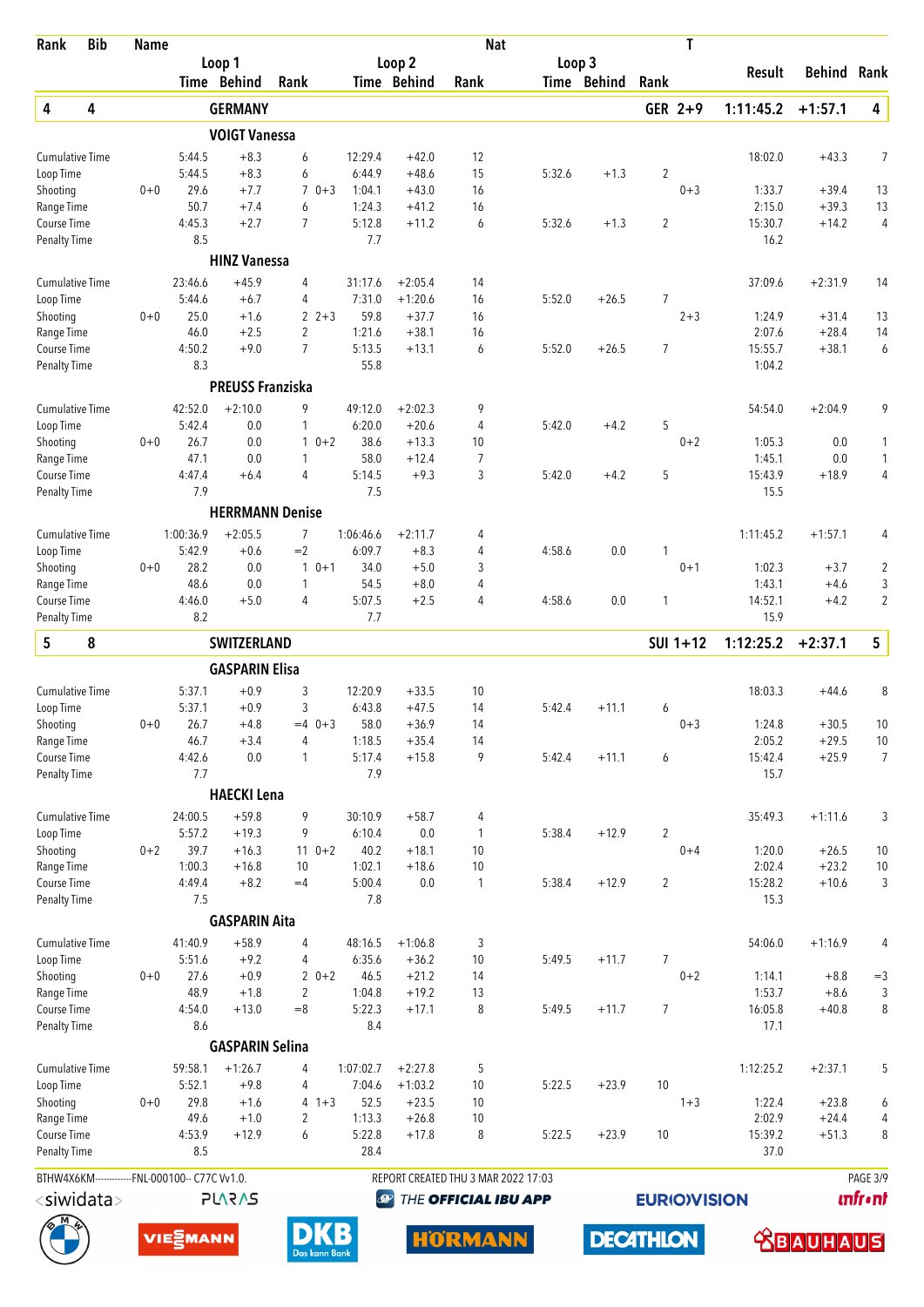| Rank                        | <b>Bib</b>                                     | <b>Name</b> |                     |                        |                                           |                     |                        | <b>Nat</b>                          |        |             | T                   |                   |                    |                      |
|-----------------------------|------------------------------------------------|-------------|---------------------|------------------------|-------------------------------------------|---------------------|------------------------|-------------------------------------|--------|-------------|---------------------|-------------------|--------------------|----------------------|
|                             |                                                |             |                     | Loop 1                 |                                           |                     | Loop <sub>2</sub>      |                                     | Loop 3 |             |                     | Result            | Behind             | Rank                 |
|                             |                                                |             |                     | Time Behind            | Rank                                      |                     | Time Behind            | Rank                                |        | Time Behind | Rank                |                   |                    |                      |
| 6                           | 11                                             |             |                     | <b>AUSTRIA</b>         |                                           |                     |                        |                                     |        |             | AUT 2+11            | 1:12:43.9         | $+2:55.8$          | 6                    |
|                             |                                                |             |                     | <b>ZDOUC Dunja</b>     |                                           |                     |                        |                                     |        |             |                     |                   |                    |                      |
| <b>Cumulative Time</b>      |                                                |             | 5:36.5              | $+0.3$                 | $\overline{2}$                            | 11:50.4             | $+3.0$                 | 2                                   |        |             |                     | 17:43.0           | $+24.3$            | 3                    |
| Loop Time                   |                                                |             | 5:36.5              | $+0.3$                 | $\overline{2}$                            | 6:13.9              | $+17.6$                | 4                                   | 5:52.6 | $+21.3$     | 10                  |                   |                    |                      |
| Shooting<br>Range Time      |                                                | $0 + 0$     | 21.9<br>44.1        | 0.0<br>$+0.8$          | $\mathbf{1}$<br>$0 + 1$<br>$\overline{2}$ | 32.4<br>51.6        | $+11.3$<br>$+8.5$      | 5<br>4                              |        |             | $0 + 1$             | 54.3<br>1:35.7    | 0.0<br>0.0         | 1<br>$\mathbf{1}$    |
| Course Time                 |                                                |             | 4:44.6              | $+2.0$                 | 5                                         | 5:13.6              | $+12.0$                | $\overline{7}$                      | 5:52.6 | $+21.3$     | 10                  | 15:50.8           | $+34.3$            | 9                    |
| <b>Penalty Time</b>         |                                                |             | 7.7                 |                        |                                           | 8.6                 |                        |                                     |        |             |                     | 16.4              |                    |                      |
|                             |                                                |             |                     |                        | <b>HAUSER Lisa Theresa</b>                |                     |                        |                                     |        |             |                     |                   |                    |                      |
| <b>Cumulative Time</b>      |                                                |             | 23:20.9             | $+20.2$                | $\overline{2}$                            | 30:09.8             | $+57.6$                | 3                                   |        |             |                     | 35:51.2           | $+1:13.5$          | 5                    |
| Loop Time                   |                                                |             | 5:37.9              | 0.0                    | $\mathbf{1}$                              | 6:48.9              | $+38.5$                | 13                                  | 5:41.4 | $+15.9$     | 5                   |                   |                    |                      |
| Shooting                    |                                                | $0 + 0$     | 32.6                | $+9.2$                 | 8<br>$1 + 3$                              | 50.8                | $+28.7$                | 14                                  |        |             | $1 + 3$             | 1:23.5            | $+30.0$            | 12                   |
| Range Time                  |                                                |             | 46.8                | $+3.3$                 | 3                                         | 1:09.8              | $+26.3$                | 14                                  |        |             |                     | 1:56.6            | $+17.4$            | 8                    |
| Course Time                 |                                                |             | 4:42.5              | $+1.3$                 | $\overline{2}$                            | 5:09.2              | $+8.8$                 | 5                                   | 5:41.4 | $+15.9$     | 5                   | 15:33.1           | $+15.5$            | 4                    |
| <b>Penalty Time</b>         |                                                |             | 8.6                 |                        |                                           | 29.8                |                        |                                     |        |             |                     | 38.4              |                    |                      |
|                             |                                                |             |                     | <b>JUPPE Anna</b>      |                                           |                     |                        |                                     |        |             |                     |                   |                    |                      |
| <b>Cumulative Time</b>      |                                                |             | 42:16.6             | $+1:34.6$              | 5                                         | 48:47.4             | $+1:37.7$              | 7                                   |        |             |                     | 54:29.9           | $+1:40.8$          | 6                    |
| Loop Time                   |                                                |             | 6:25.4              | $+43.0$                | 12                                        | 6:30.8              | $+31.4$                | 7                                   | 5:42.5 | $+4.7$      | 6                   |                   |                    |                      |
| Shooting                    |                                                | $0 + 3$     | 1:02.6              | $+35.9$                | $140+0$                                   | 36.4                | $+11.1$                | 9                                   |        |             | $0 + 3$             | 1:39.1            | $+33.8$            | 14                   |
| Range Time<br>Course Time   |                                                |             | 1:25.1<br>4:51.6    | $+38.0$<br>$+10.6$     | 14<br>6                                   | 59.2<br>5:23.6      | $+13.6$<br>$+18.4$     | 10<br>10                            | 5:42.5 | $+4.7$      | 6                   | 2:24.3<br>15:57.7 | $+39.2$<br>$+32.7$ | 14<br>$\overline{7}$ |
| <b>Penalty Time</b>         |                                                |             | 8.6                 |                        |                                           | 7.9                 |                        |                                     |        |             |                     | 16.5              |                    |                      |
|                             |                                                |             |                     | <b>SCHWAIGER Julia</b> |                                           |                     |                        |                                     |        |             |                     |                   |                    |                      |
|                             |                                                |             |                     |                        |                                           |                     |                        |                                     |        |             |                     |                   |                    |                      |
| <b>Cumulative Time</b>      |                                                |             | 1:00:33.2<br>6:03.3 | $+2:01.8$<br>$+21.0$   | 5<br>6                                    | 1:07:39.6<br>7:06.4 | $+3:04.7$<br>$+1:05.0$ | 6<br>11                             | 5:04.3 | $+5.7$      | 3                   | 1:12:43.9         | $+2:55.8$          | 6                    |
| Loop Time<br>Shooting       |                                                | $0 + 1$     | 35.2                | $+7.0$                 | $7 + 3$                                   | 55.2                | $+26.2$                | 11                                  |        |             | $1+4$               | 1:30.4            | $+31.8$            | 9                    |
| Range Time                  |                                                |             | 57.2                | $+8.6$                 | 7                                         | 1:17.3              | $+30.8$                | 11                                  |        |             |                     | 2:14.5            | $+36.0$            | 9                    |
| Course Time                 |                                                |             | 4:57.3              | $+16.3$                | 8                                         | 5:18.4              | $+13.4$                | 5                                   | 5:04.3 | $+5.7$      | 3                   | 15:20.0           | $+32.1$            | 5                    |
| <b>Penalty Time</b>         |                                                |             | 8.7                 |                        |                                           | 30.6                |                        |                                     |        |             |                     | 39.4              |                    |                      |
| $\overline{\mathbf{z}}$     | $\overline{\mathbf{z}}$                        |             |                     | <b>UNITED STATES</b>   |                                           |                     |                        |                                     |        |             | USA 0+10            | 1:12:51.3         | $+3:03.2$          | $\overline{7}$       |
|                             |                                                |             |                     | <b>DUNKLEE Susan</b>   |                                           |                     |                        |                                     |        |             |                     |                   |                    |                      |
| <b>Cumulative Time</b>      |                                                |             | 5:36.2              | 0.0                    | 1                                         | 12:02.5             | $+15.1$                | 4                                   |        |             |                     | 18:00.7           | $+42.0$            | 5                    |
| Loop Time                   |                                                |             | 5:36.2              | 0.0                    | 1                                         | 6:26.3              | $+30.0$                | $\overline{7}$                      | 5:58.2 | $+26.9$     | 14                  |                   |                    |                      |
| Shooting                    |                                                | $0 + 0$     | 22.6                | $+0.7$                 | $20+2$                                    | 37.7                | $+16.6$                | 7                                   |        |             | $0 + 2$             | 1:00.4            | $+6.1$             | 3                    |
| Range Time                  |                                                |             | 43.3                | 0.0                    | 1                                         | 59.0                | $+15.9$                | 7                                   |        |             |                     | 1:42.3            | $+6.6$             | $\overline{2}$       |
| Course Time                 |                                                |             | 4:45.1              | $+2.5$                 | 6                                         | 5:18.9              | $+17.3$                | 11                                  | 5:58.2 | $+26.9$     | 14                  | 16:02.2           | $+45.7$            | 12                   |
| <b>Penalty Time</b>         |                                                |             | 7.7                 |                        |                                           | 8.3                 |                        |                                     |        |             |                     | 16.1              |                    |                      |
|                             |                                                |             |                     | <b>REID Joanne</b>     |                                           |                     |                        |                                     |        |             |                     |                   |                    |                      |
| <b>Cumulative Time</b>      |                                                |             | 24:00.4             | $+59.7$                | 8                                         | 30:22.3             | $+1:10.1$              | 6                                   |        |             |                     | 36:18.0           | $+1:40.3$          | 6                    |
| Loop Time                   |                                                |             | 5:59.7              | $+21.8$                | 11                                        | 6:21.9              | $+11.5$                | 8                                   | 5:55.7 | $+30.2$     | 10                  |                   |                    |                      |
| Shooting<br>Range Time      |                                                | $0 + 1$     | 34.4<br>58.4        | $+11.0$<br>$+14.9$     | 9<br>$0 + 1$<br>9                         | 31.5<br>55.6        | $+9.4$<br>$+12.1$      | 5<br>5                              |        |             | $0 + 2$             | 1:05.9<br>1:54.0  | $+12.4$<br>$+14.8$ | 5<br>5               |
| Course Time                 |                                                |             | 4:53.3              | $+12.1$                | 11                                        | 5:18.4              | $+18.0$                | 7                                   | 5:55.7 | $+30.2$     | 10                  | 16:07.4           | $+49.8$            | 7                    |
| <b>Penalty Time</b>         |                                                |             | 7.9                 |                        |                                           | 7.8                 |                        |                                     |        |             |                     | 15.8              |                    |                      |
|                             |                                                |             |                     | <b>EGAN Clare</b>      |                                           |                     |                        |                                     |        |             |                     |                   |                    |                      |
| <b>Cumulative Time</b>      |                                                |             | 42:17.9             | $+1:35.9$              | 6                                         | 48:51.3             | $+1:41.6$              | 8                                   |        |             |                     | 54:43.1           | $+1:54.0$          | 8                    |
| Loop Time                   |                                                |             | 5:59.9              | $+17.5$                | 5                                         | 6:33.4              | $+34.0$                | $=8$                                | 5:51.8 | $+14.0$     | 10                  |                   |                    |                      |
| Shooting                    |                                                | $0 + 1$     | 35.7                | $+9.0$                 | $50+1$                                    | 40.2                | $+14.9$                | 11                                  |        |             | $0 + 2$             | 1:16.0            | $+10.7$            | 5                    |
| Range Time                  |                                                |             | 58.4                | $+11.3$                | 6                                         | 1:03.8              | $+18.2$                | 12                                  |        |             |                     | 2:02.2            | $+17.1$            | $=7$                 |
| Course Time                 |                                                |             | 4:53.0              | $+12.0$                | $\overline{7}$                            | 5:21.3              | $+16.1$                | 7                                   | 5:51.8 | $+14.0$     | 10                  | 16:06.1           | $+41.1$            | 9                    |
| <b>Penalty Time</b>         |                                                |             | 8.4                 |                        |                                           | 8.2                 |                        |                                     |        |             |                     | 16.7              |                    |                      |
|                             |                                                |             |                     | <b>IRWIN Deedra</b>    |                                           |                     |                        |                                     |        |             |                     |                   |                    |                      |
| <b>Cumulative Time</b>      |                                                |             | 1:00:50.8           | $+2:19.4$              | 8                                         | 1:07:41.7           | $+3:06.8$              | 7                                   |        |             |                     | 1:12:51.3         | $+3:03.2$          | 7                    |
| Loop Time                   |                                                |             | 6:07.7              | $+25.4$                | 8                                         | 6:50.9              | $+49.5$                | $\overline{7}$                      | 5:09.6 | $+11.0$     | 6                   |                   |                    |                      |
| Shooting                    |                                                | $0 + 1$     | 41.1                | $+12.9$                | $80+3$                                    | 1:01.7              | $+32.7$                | 14                                  |        |             | $0 + 4$             | 1:42.8            | $+44.2$            | 12                   |
| Range Time                  |                                                |             | 1:03.7              | $+15.1$                | 8                                         | 1:21.9              | $+35.4$                | 14                                  |        |             |                     | 2:25.6            | $+47.1$            | 11                   |
| Course Time<br>Penalty Time |                                                |             | 4:54.9<br>9.1       | $+13.9$                | $\overline{7}$                            | 5:21.4<br>7.5       | $+16.4$                | 6                                   | 5:09.6 | $+11.0$     | 6                   | 15:25.9<br>16.7   | $+38.0$            | $\overline{7}$       |
|                             |                                                |             |                     |                        |                                           |                     |                        |                                     |        |             |                     |                   |                    |                      |
|                             | BTHW4X6KM-------------FNL-000100-- C77C Vv1.0. |             |                     |                        |                                           |                     |                        | REPORT CREATED THU 3 MAR 2022 17:03 |        |             |                     |                   |                    | PAGE 4/9             |
|                             | <siwidata></siwidata>                          |             |                     | <b>SV2V7L</b>          |                                           |                     | $\bigcirc$             | THE OFFICIAL IBU APP                |        |             | <b>EURIO)VISION</b> |                   |                    | <b>unfr</b> •nt      |

**DECATHLON** 





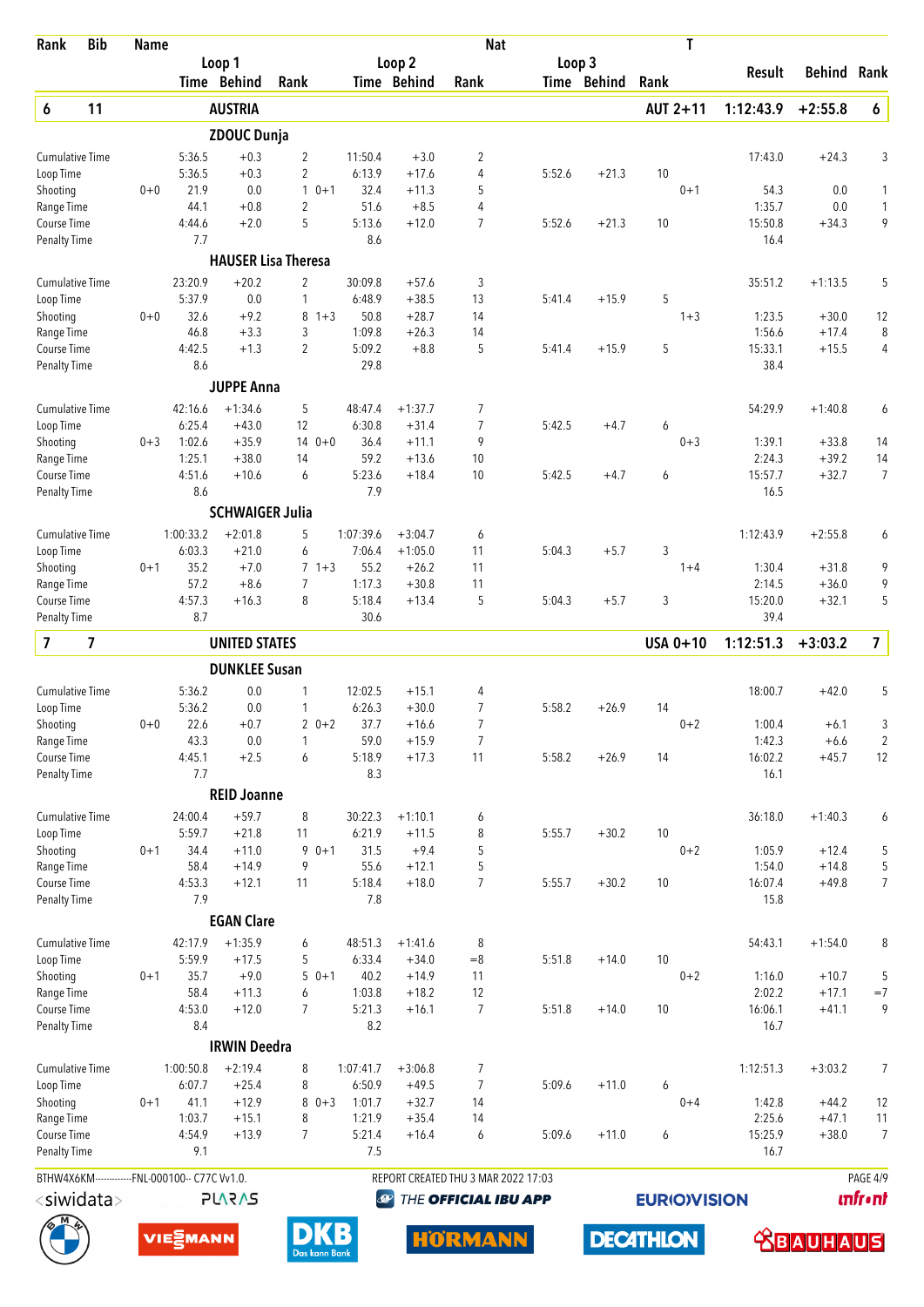| <b>Bib</b><br>Rank                             | <b>Name</b> |                  |                         |                                |                  |                    | <b>Nat</b>                          |        |             | Τ                  |                   |                    |                     |
|------------------------------------------------|-------------|------------------|-------------------------|--------------------------------|------------------|--------------------|-------------------------------------|--------|-------------|--------------------|-------------------|--------------------|---------------------|
|                                                |             |                  | Loop 1                  |                                |                  | Loop 2             |                                     | Loop 3 |             |                    | Result            | <b>Behind</b>      | Rank                |
|                                                |             |                  | Time Behind             | Rank                           |                  | Time Behind        | Rank                                |        | Time Behind | Rank               |                   |                    |                     |
| 8<br>6                                         |             |                  | <b>CZECH REPUBLIC</b>   |                                |                  |                    |                                     |        |             | $CZE 2+14$         | 1:13:14.7         | $+3:26.6$          | 8                   |
|                                                |             |                  |                         | <b>PUSKARCIKOVA Eva</b>        |                  |                    |                                     |        |             |                    |                   |                    |                     |
| <b>Cumulative Time</b>                         |             | 6:17.0           | $+40.8$                 | 14                             | 12:54.5          | $+1:07.1$          | 14                                  |        |             |                    | 18:52.1           | $+1:33.4$          | 15                  |
| Loop Time                                      |             | 6:17.0           | $+40.8$                 | 14                             | 6:37.5           | $+41.2$            | 10                                  | 5:57.6 | $+26.3$     | 13                 |                   |                    |                     |
| Shooting                                       | $0 + 3$     | 59.3             | $+37.4$                 | $150+2$                        | 44.2             | $+23.1$            | 8                                   |        |             | $0 + 5$            | 1:43.6            | $+49.3$            | 14                  |
| Range Time<br>Course Time                      |             | 1:21.1<br>4:47.8 | $+37.8$<br>$+5.2$       | 15<br>13                       | 1:05.0<br>5:24.8 | $+21.9$<br>$+23.2$ | 8<br>15                             | 5:57.6 | $+26.3$     | 13                 | 2:26.1<br>16:10.2 | $+50.4$<br>$+53.7$ | 14<br>14            |
| Penalty Time                                   |             | 8.0              |                         |                                | 7.7              |                    |                                     |        |             |                    | 15.7              |                    |                     |
|                                                |             |                  | <b>DAVIDOVA Marketa</b> |                                |                  |                    |                                     |        |             |                    |                   |                    |                     |
| <b>Cumulative Time</b>                         |             | 24:45.5          | $+1:44.8$               | 13                             | 30:59.0          | $+1:46.8$          | 12                                  |        |             |                    | 36:38.9           | $+2:01.2$          | 9                   |
| Loop Time                                      |             | 5:53.4           | $+15.5$                 | 6                              | 6:13.5           | $+3.1$             | 4                                   | 5:39.9 | $+14.4$     | 4                  |                   |                    |                     |
| Shooting                                       | $0 + 1$     | 43.9             | $+20.5$                 | $130+1$                        | 38.8             | $+16.7$            | 9                                   |        |             | $0 + 2$            | 1:22.8            | $+29.3$            | 11                  |
| Range Time                                     |             | 1:04.9           | $+21.4$                 | 12                             | 59.3             | $+15.8$            | 9                                   |        |             |                    | 2:04.2            | $+25.0$            | 13                  |
| Course Time                                    |             | 4:41.2           | 0.0                     | $\mathbf{1}$                   | 5:06.5           | $+6.1$             | 3                                   | 5:39.9 | $+14.4$     | 4                  | 15:27.6           | $+10.0$            | $\overline{2}$      |
| Penalty Time                                   |             | 7.3              |                         |                                | 7.6              |                    |                                     |        |             |                    | 15.0              |                    |                     |
|                                                |             |                  | <b>JISLOVA Jessica</b>  |                                |                  |                    |                                     |        |             |                    |                   |                    |                     |
| <b>Cumulative Time</b>                         |             | 42:29.1          | $+1:47.1$               | 8                              | 48:45.7          | $+1:36.0$          | 6                                   |        |             |                    | 54:25.1           | $+1:36.0$          | 5                   |
| Loop Time<br>Shooting                          | $0 + 0$     | 5:50.2<br>30.8   | $+7.8$<br>$+4.1$        | 3<br>$\overline{4}$<br>$0 + 1$ | 6:16.6<br>35.6   | $+17.2$<br>$+10.3$ | 3<br>$\overline{7}$                 | 5:39.4 | $+1.6$      | $=$ 3<br>$0 + 1$   | 1:06.5            | $+1.2$             | $\overline{2}$      |
| Range Time                                     |             | 51.7             | $+4.6$                  | 4                              | 58.4             | $+12.8$            | 9                                   |        |             |                    | 1:50.1            | $+5.0$             | $\overline{c}$      |
| Course Time                                    |             | 4:50.0           | $+9.0$                  | 5                              | 5:10.6           | $+5.4$             | $\overline{2}$                      | 5:39.4 | $+1.6$      | $=$ 3              | 15:40.0           | $+15.0$            | 3                   |
| <b>Penalty Time</b>                            |             | 8.4              |                         |                                | 7.5              |                    |                                     |        |             |                    | 16.0              |                    |                     |
|                                                |             |                  | <b>CHARVATOVA Lucie</b> |                                |                  |                    |                                     |        |             |                    |                   |                    |                     |
| <b>Cumulative Time</b>                         |             | 1:01:01.8        | $+2:30.4$               | 9                              | 1:08:05.9        | $+3:31.0$          | 9                                   |        |             |                    | 1:13:14.7         | $+3:26.6$          | 8                   |
| Loop Time                                      |             | 6:36.7           | $+54.4$                 | 13                             | 7:04.1           | $+1:02.7$          | 9                                   | 5:08.8 | $+10.2$     | 5                  |                   |                    |                     |
| Shooting                                       | $1 + 3$     | 52.7             | $+24.5$                 | $13 + 3$                       | 50.4             | $+21.4$            | 9                                   |        |             | $2 + 6$            | 1:43.1            | $+44.5$            | 13                  |
| Range Time                                     |             | 1:15.3           | $+26.7$                 | 12                             | 1:11.9           | $+25.4$            | 9                                   |        |             |                    | 2:27.2            | $+48.7$            | 12                  |
| Course Time<br><b>Penalty Time</b>             |             | 4:50.3<br>31.0   | $+9.3$                  | 5                              | 5:22.5<br>29.6   | $+17.5$            | $\overline{7}$                      | 5:08.8 | $+10.2$     | 5                  | 15:21.6<br>1:00.7 | $+33.7$            | 6                   |
|                                                |             |                  |                         |                                |                  |                    |                                     |        |             |                    |                   |                    |                     |
| 9<br>9                                         |             |                  | <b>ESTONIA</b>          |                                |                  |                    |                                     |        |             | EST $1+9$          | 1:13:27.0         | $+3:38.9$          | 9                   |
|                                                |             |                  | <b>OJA Regina</b>       |                                |                  |                    |                                     |        |             |                    |                   |                    |                     |
| <b>Cumulative Time</b>                         |             | 5:40.1           | $+3.9$                  | 4                              | 12:20.6          | $+33.2$            | 9                                   |        |             |                    | 18:03.7           | $+45.0$            | 9                   |
| Loop Time                                      |             | 5:40.1           | $+3.9$                  | 4                              | 6:40.5           | $+44.2$            | 12                                  | 5:43.1 | $+11.8$     | 7                  |                   |                    |                     |
| Shooting                                       | $0 + 0$     | 24.8             | $+2.9$                  | $30+3$                         | 55.1             | $+34.0$            | 13                                  |        |             | $0 + 3$            | 1:20.0            | $+25.7$            | $=7$                |
| Range Time<br>Course Time                      |             | 45.7<br>4:47.0   | $+2.4$<br>$+4.4$        | 3<br>12                        | 1:16.7<br>5:15.9 | $+33.6$<br>$+14.3$ | 13<br>8                             | 5:43.1 | $+11.8$     | $\overline{7}$     | 2:02.4<br>15:46.0 | $+26.7$<br>$+29.5$ | 7<br>8              |
| <b>Penalty Time</b>                            |             | 7.4              |                         |                                | 7.8              |                    |                                     |        |             |                    | 15.2              |                    |                     |
|                                                |             |                  | <b>TOMINGAS Tuuli</b>   |                                |                  |                    |                                     |        |             |                    |                   |                    |                     |
| <b>Cumulative Time</b>                         |             | 23:53.2          | $+52.5$                 | 5                              | 30:30.7          | $+1:18.5$          | $=7$                                |        |             |                    | 36:26.2           | $+1:48.5$          | $\overline{7}$      |
| Loop Time                                      |             | 5:49.5           | $+11.6$                 | 5                              | 6:37.5           | $+27.1$            | 10                                  | 5:55.5 | $+30.0$     | 9                  |                   |                    |                     |
| Shooting                                       | $0 + 0$     | 28.8             | $+5.4$                  | $50+2$                         | 42.2             | $+20.1$            | 13                                  |        |             | $0 + 2$            | 1:11.0            | $+17.5$            | 8                   |
| Range Time                                     |             | 51.9             | $+8.4$                  | $\overline{7}$                 | 1:04.2           | $+20.7$            | 13                                  |        |             |                    | 1:56.1            | $+16.9$            | 7                   |
| Course Time                                    |             | 4:49.7           | $+8.5$                  | 6                              | 5:25.1           | $+24.7$            | $=11$                               | 5:55.5 | $+30.0$     | 9                  | 16:10.3           | $+52.7$            | $10$                |
| <b>Penalty Time</b>                            |             | 7.8              |                         |                                | 8.1              |                    |                                     |        |             |                    | 16.0              |                    |                     |
|                                                |             |                  | <b>KUELM Susan</b>      |                                |                  |                    |                                     |        |             |                    |                   |                    |                     |
| <b>Cumulative Time</b>                         |             | 42:28.5          | $+1:46.5$               | 7                              | 48:43.0          | $+1:33.3$          | 5                                   |        |             |                    | 54:33.1           | $+1:44.0$          | 7                   |
| Loop Time                                      |             | 6:02.3           | $+19.9$                 | 6                              | 6:14.5           | $+15.1$            | $\overline{2}$                      | 5:50.1 | $+12.3$     | 9                  |                   |                    |                     |
| Shooting                                       | $0 + 1$     | 44.7             | $+18.0$                 | $90+0$                         | 29.3             | $+4.0$             | $\overline{2}$                      |        |             | $0 + 1$            | 1:14.1            | $+8.8$             | $=$ 3               |
| Range Time<br>Course Time                      |             | 1:08.1<br>4:45.4 | $+21.0$<br>$+4.4$       | 9<br>$\overline{2}$            | 51.3<br>5:15.2   | $+5.7$<br>$+10.0$  | 3<br>5                              | 5:50.1 | $+12.3$     | 9                  | 1:59.4<br>15:50.7 | $+14.3$<br>$+25.7$ | $\overline{4}$<br>6 |
| <b>Penalty Time</b>                            |             | 8.7              |                         |                                | 7.9              |                    |                                     |        |             |                    | 16.6              |                    |                     |
|                                                |             |                  |                         | <b>TALIHAERM Johanna</b>       |                  |                    |                                     |        |             |                    |                   |                    |                     |
| <b>Cumulative Time</b>                         |             | 1:00:36.7        | $+2:05.3$               | 6                              | 1:07:49.0        | $+3:14.1$          | 8                                   |        |             |                    | 1:13:27.0         | $+3:38.9$          | 9                   |
| Loop Time                                      |             | 6:03.6           | $+21.3$                 | 7                              | 7:12.3           | $+1:10.9$          | 12                                  | 5:38.0 | $+39.4$     | 14                 |                   |                    |                     |
| Shooting                                       | $0+0$       | 32.0             | $+3.8$                  | $6 + 3$                        | 48.9             | $+19.9$            | 8                                   |        |             | $1 + 3$            | 1:20.9            | $+22.3$            | 4                   |
| Range Time                                     |             | 54.4             | $+5.8$                  | 6                              | 1:10.5           | $+24.0$            | 8                                   |        |             |                    | 2:04.9            | $+26.4$            | 6                   |
| Course Time                                    |             | 5:00.1           | $+19.1$                 | 9                              | 5:27.7           | $+22.7$            | 9                                   | 5:38.0 | $+39.4$     | 14                 | 16:05.8           | $+1:17.9$          | 11                  |
| <b>Penalty Time</b>                            |             | 9.1              |                         |                                | 34.1             |                    |                                     |        |             |                    | 43.3              |                    |                     |
| BTHW4X6KM-------------FNL-000100-- C77C Vv1.0. |             |                  |                         |                                |                  |                    | REPORT CREATED THU 3 MAR 2022 17:03 |        |             |                    |                   |                    | PAGE 5/9            |
| $<$ siwidata $>$                               |             |                  | <b>PLARAS</b>           |                                | $\bigcirc$       |                    | THE OFFICIAL IBU APP                |        |             | <b>EURIOVISION</b> |                   |                    | <b>unfront</b>      |
|                                                |             | VIE EMANN        |                         | Das kann Bank                  |                  |                    | <b>HORMANN</b>                      |        |             | <b>DECATHLON</b>   |                   | <b>BAUHA</b>       | US                  |
|                                                |             |                  |                         |                                |                  |                    |                                     |        |             |                    |                   |                    |                     |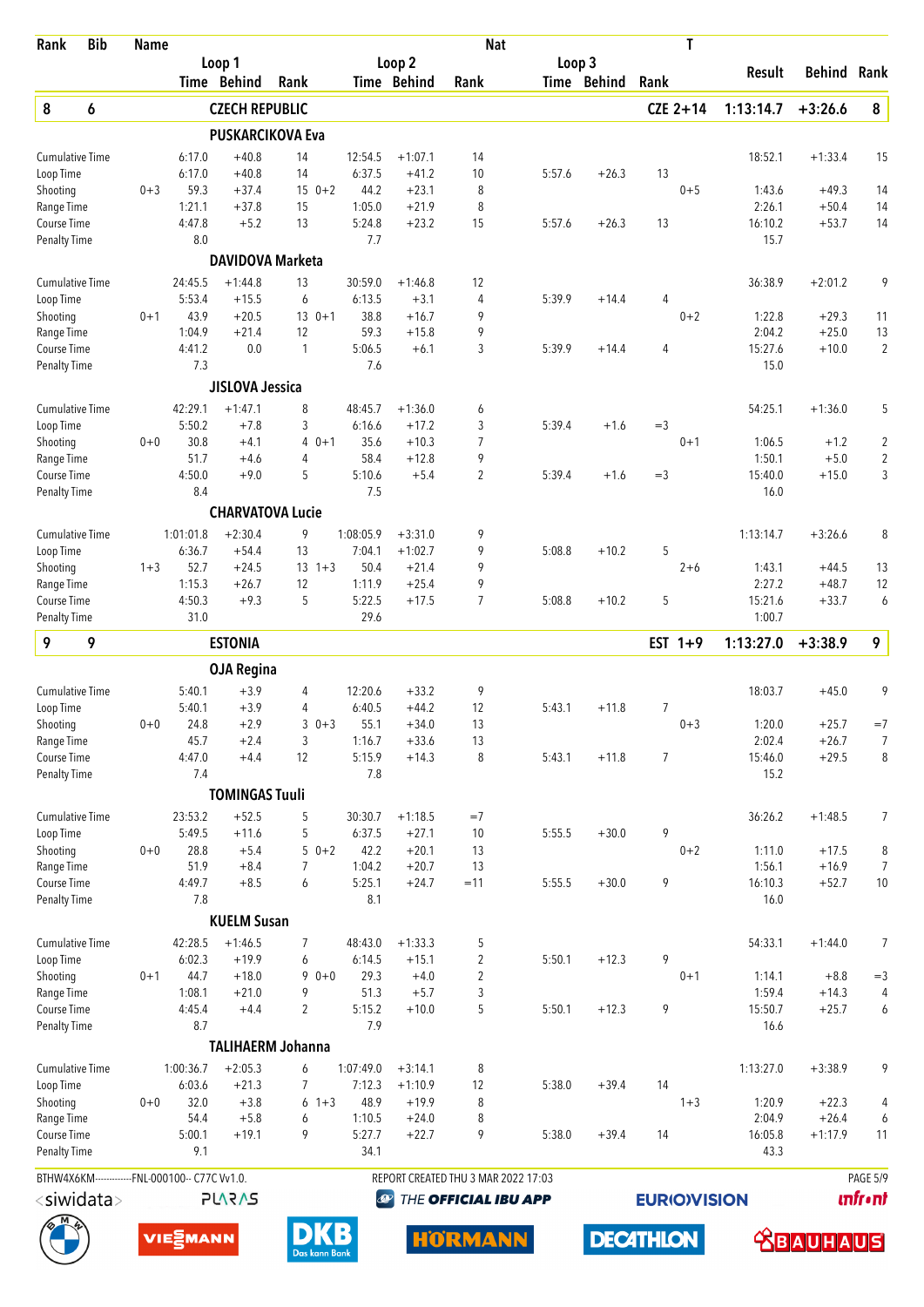| Rank                                | <b>Bib</b>       | <b>Name</b> |                                                |                           |                   |                   |                      | <b>Nat</b>                          |        |             |                | Τ                   |                   |                        |                             |
|-------------------------------------|------------------|-------------|------------------------------------------------|---------------------------|-------------------|-------------------|----------------------|-------------------------------------|--------|-------------|----------------|---------------------|-------------------|------------------------|-----------------------------|
|                                     |                  |             |                                                | Loop 1                    |                   |                   | Loop 2               |                                     | Loop 3 |             |                |                     | Result            | Behind                 | Rank                        |
|                                     |                  |             |                                                | Time Behind               | Rank              |                   | Time Behind          | Rank                                |        | Time Behind | Rank           |                     |                   |                        |                             |
| 10                                  | 12               |             |                                                | <b>POLAND</b>             |                   |                   |                      |                                     |        |             |                | POL 1+11            | 1:14:42.5         | $+4:54.4$              | 10                          |
|                                     |                  |             |                                                | HOJNISZ-STAREGA Monika    |                   |                   |                      |                                     |        |             |                |                     |                   |                        |                             |
| <b>Cumulative Time</b>              |                  |             | 5:50.5                                         | $+14.3$                   | 9                 | 12:20.4           | $+33.0$              | 8                                   |        |             |                |                     | 18:04.0           | $+45.3$                | 10                          |
| Loop Time<br>Shooting               |                  | $0 + 1$     | 5:50.5<br>34.1                                 | $+14.3$<br>$+12.2$        | 9<br>$80+2$       | 6:29.9<br>51.9    | $+33.6$<br>$+30.8$   | 8<br>10                             | 5:43.6 | $+12.3$     | 8              | $0 + 3$             | 1:26.1            | $+31.8$                | 11                          |
| Range Time                          |                  |             | 57.1                                           | $+13.8$                   | 10                | 1:12.5            | $+29.4$              | 10                                  |        |             |                |                     | 2:09.6            | $+33.9$                | 12                          |
| Course Time                         |                  |             | 4:45.6                                         | $+3.0$                    | 8                 | 5:09.3            | $+7.7$               | 4                                   | 5:43.6 | $+12.3$     | 8              |                     | 15:38.5           | $+22.0$                | 6                           |
| <b>Penalty Time</b>                 |                  |             | 7.8                                            |                           |                   | 8.0               |                      |                                     |        |             |                |                     | 15.8              |                        |                             |
|                                     |                  |             |                                                | <b>ZUK Kamila</b>         |                   |                   |                      |                                     |        |             |                |                     |                   |                        |                             |
| <b>Cumulative Time</b>              |                  |             | 24:04.4                                        | $+1:03.7$                 | 10                | 30:30.7           | $+1:18.5$            | $=7$                                |        |             |                |                     | 36:36.9           | $+1:59.2$              | 8                           |
| Loop Time                           |                  |             | 6:00.4                                         | $+22.5$                   | 12                | 6:26.3            | $+15.9$              | 9                                   | 6:06.2 | $+40.7$     | 14             |                     |                   |                        |                             |
| Shooting                            |                  | $0 + 1$     | 40.2                                           | $+16.8$                   | $12 \t 0+1$       | 36.3              | $+14.2$              | 7                                   |        |             |                | $0 + 2$             | 1:16.6            | $+23.1$                | 9                           |
| Range Time                          |                  |             | 1:01.6                                         | $+18.1$                   | 11                | 57.5              | $+14.0$              | 8                                   |        |             |                |                     | 1:59.1            | $+19.9$                | 9                           |
| Course Time                         |                  |             | 4:50.6<br>8.1                                  | $+9.4$                    | 10                | 5:20.0<br>8.7     | $+19.6$              | 8                                   | 6:06.2 | $+40.7$     | 14             |                     | 16:16.8<br>16.9   | $+59.2$                | 12                          |
| <b>Penalty Time</b>                 |                  |             |                                                |                           |                   |                   |                      |                                     |        |             |                |                     |                   |                        |                             |
|                                     |                  |             |                                                | <b>ZBYLUT Kinga</b>       |                   |                   |                      |                                     |        |             |                |                     |                   |                        |                             |
| Cumulative Time                     |                  |             | 43:07.3<br>6:30.4                              | $+2:25.3$<br>$+48.0$      | 11<br>14          | 49:37.5<br>6:30.2 | $+2:27.8$<br>$+30.8$ | 10<br>6                             | 6:19.0 | $+41.2$     | 15             |                     | 55:56.5           | $+3:07.4$              | 11                          |
| Loop Time<br>Shooting               |                  | $0 + 3$     | 1:01.3                                         | $+34.6$                   | $130+0$           | 29.6              | $+4.3$               | 3                                   |        |             |                | $0 + 3$             | 1:30.9            | $+25.6$                | 13                          |
| Range Time                          |                  |             | 1:20.2                                         | $+33.1$                   | 13                | 50.5              | $+4.9$               | 2                                   |        |             |                |                     | 2:10.7            | $+25.6$                | 13                          |
| Course Time                         |                  |             | 5:02.3                                         | $+21.3$                   | 12                | 5:31.3            | $+26.1$              | 12                                  | 6:19.0 | $+41.2$     | 15             |                     | 16:52.6           | $+1:27.6$              | 15                          |
| <b>Penalty Time</b>                 |                  |             | 7.9                                            |                           |                   | 8.4               |                      |                                     |        |             |                |                     | 16.4              |                        |                             |
|                                     |                  |             |                                                | <b>MAKA Anna</b>          |                   |                   |                      |                                     |        |             |                |                     |                   |                        |                             |
| <b>Cumulative Time</b>              |                  |             | 1:02:10.3                                      | $+3:38.9$                 | 11                | 1:09:30.3         | $+4:55.4$            | 11                                  |        |             |                |                     | 1:14:42.5         | $+4:54.4$              | 10                          |
| Loop Time                           |                  |             | 6:13.8                                         | $+31.5$                   | 9                 | 7:20.0            | $+1:18.6$            | 14                                  | 5:12.2 | $+13.6$     | $\overline{7}$ |                     |                   |                        |                             |
| Shooting                            |                  | $0 + 0$     | 28.7                                           | $+0.5$                    | $2 + 3$           | 58.6              | $+29.6$              | 13                                  |        |             |                | $1 + 3$             | 1:27.4            | $+28.8$                | 8                           |
| Range Time                          |                  |             | 51.0                                           | $+2.4$                    | 4                 | 1:18.8            | $+32.3$              | 12                                  |        |             |                |                     | 2:09.8            | $+31.3$                | 8                           |
| Course Time                         |                  |             | 5:14.6                                         | $+33.6$                   | 15                | 5:29.1            | $+24.1$              | 12                                  | 5:12.2 | $+13.6$     | $\overline{7}$ |                     | 15:55.9           | $+1:08.0$              | 9                           |
| <b>Penalty Time</b>                 |                  |             | 8.2                                            |                           |                   | 32.0              |                      |                                     |        |             |                |                     | 40.3              |                        |                             |
| 11                                  | 10               |             |                                                | <b>FINLAND</b>            |                   |                   |                      |                                     |        |             |                | $FIN 2+13$          | 1:14:52.0         | $+5:03.9$              | 11                          |
|                                     |                  |             |                                                | <b>EDER Mari</b>          |                   |                   |                      |                                     |        |             |                |                     |                   |                        |                             |
| <b>Cumulative Time</b>              |                  |             | 6:43.8                                         | $+1:07.6$                 | 16                | 13:16.3           | $+1:28.9$            | 15                                  |        |             |                |                     | 18:51.8           | $+1:33.1$              | 14                          |
| Loop Time                           |                  |             | 6:43.8                                         | $+1:07.6$                 | 16                | 6:32.5            | $+36.2$              | 9                                   | 5:35.5 | $+4.2$      | 3              |                     |                   |                        |                             |
| Shooting                            |                  | $1 + 3$     | 1:10.2<br>1:30.9                               | $+48.3$<br>$+47.6$        | $16 \t 0+2$<br>16 | 54.8<br>1:15.0    | $+33.7$<br>$+31.9$   | 12<br>11                            |        |             |                | $1 + 5$             | 2:05.0<br>2:45.9  | $+1:10.7$<br>$+1:10.2$ | 16<br>16                    |
| Range Time<br>Course Time           |                  |             | 4:43.0                                         | $+0.4$                    | $\overline{2}$    | 5:10.1            | $+8.5$               | 5                                   | 5:35.5 | $+4.2$      | 3              |                     | 15:28.6           | $+12.1$                | 3                           |
| <b>Penalty Time</b>                 |                  |             | 29.8                                           |                           |                   | 7.4               |                      |                                     |        |             |                |                     | 37.3              |                        |                             |
|                                     |                  |             |                                                | <b>MINKKINEN Suvi</b>     |                   |                   |                      |                                     |        |             |                |                     |                   |                        |                             |
| <b>Cumulative Time</b>              |                  |             | 24:47.0                                        | $+1:46.3$                 | 14                | 31:03.5           | $+1:51.3$            | 13                                  |        |             |                |                     | 37:04.3           | $+2:26.6$              | 13                          |
| Loop Time                           |                  |             | 5:55.2                                         | $+17.3$                   | 8                 | 6:16.5            | $+6.1$               | 5                                   | 6:00.8 | $+35.3$     | 11             |                     |                   |                        |                             |
| Shooting                            |                  | $0 + 1$     | 37.1                                           | $+13.7$                   | $100 + 0$         | 23.0              | $+0.9$               | $\overline{2}$                      |        |             |                | $0 + 1$             | 1:00.1            | $+6.6$                 | $\sqrt{3}$                  |
| Range Time                          |                  |             | 57.5                                           | $+14.0$                   | 8                 | 43.5              | $0.0\,$              | $\mathbf{1}$                        |        |             |                |                     | 1:41.0            | $+1.8$                 | 3                           |
| Course Time                         |                  |             | 4:50.4                                         | $+9.2$                    | 9                 | 5:25.1            | $+24.7$              | $=11$                               | 6:00.8 | $+35.3$     | 11             |                     | 16:16.3           | $+58.7$                | 11                          |
| <b>Penalty Time</b>                 |                  |             | 7.3                                            | <b>KINNUNEN Nastassia</b> |                   | 7.9               |                      |                                     |        |             |                |                     | 15.2              |                        |                             |
|                                     |                  |             |                                                |                           |                   |                   |                      |                                     |        |             |                |                     |                   |                        |                             |
| <b>Cumulative Time</b><br>Loop Time |                  |             | 43:06.9<br>6:02.6                              | $+2:24.9$<br>$+20.2$      | 10<br>7           | 49:45.2<br>6:38.3 | $+2:35.5$<br>$+38.9$ | 11<br>12                            | 5:49.9 | $+12.1$     | 8              |                     | 55:35.1           | $+2:46.0$              | 10                          |
| Shooting                            |                  | $0 + 0$     | 36.8                                           | $+10.1$                   | $60+2$            | 45.9              | $+20.6$              | 13                                  |        |             |                | $0 + 2$             | 1:22.8            | $+17.5$                | 11                          |
| Range Time                          |                  |             | 57.6                                           | $+10.5$                   | 5                 | 1:06.8            | $+21.2$              | 14                                  |        |             |                |                     | 2:04.4            | $+19.3$                | $10$                        |
| Course Time                         |                  |             | 4:56.8                                         | $+15.8$                   | 11                | 5:23.5            | $+18.3$              | 9                                   | 5:49.9 | $+12.1$     | 8              |                     | 16:10.2           | $+45.2$                | 10                          |
| <b>Penalty Time</b>                 |                  |             | 8.2                                            |                           |                   | 8.0               |                      |                                     |        |             |                |                     | 16.2              |                        |                             |
|                                     |                  |             |                                                | <b>JANKA Erika</b>        |                   |                   |                      |                                     |        |             |                |                     |                   |                        |                             |
| Cumulative Time                     |                  |             | 1:01:54.4                                      | $+3:23.0$                 | $10$              | 1:09:19.8         | $+4:44.9$            | 10                                  |        |             |                |                     | 1:14:52.0         | $+5:03.9$              | 11                          |
| Loop Time                           |                  |             | 6:19.3                                         | $+37.0$                   | 10                | 7:25.4            | $+1:24.0$            | 15                                  | 5:32.2 | $+33.6$     | 11             |                     |                   |                        |                             |
| Shooting                            |                  | $0 + 2$     | 48.9                                           | $+20.7$                   | $10 \t1+3$        | 1:02.9            | $+33.9$              | 15                                  |        |             |                | $1 + 5$             | 1:51.9            | $+53.3$                | 15                          |
| Range Time                          |                  |             | 1:10.3                                         | $+21.7$                   | 11                | 1:24.6            | $+38.1$              | 15                                  |        |             |                |                     | 2:34.9<br>16:01.2 | $+56.4$                | 14                          |
| Course Time<br><b>Penalty Time</b>  |                  |             | 5:00.7<br>8.3                                  | $+19.7$                   | 10                | 5:28.3<br>32.5    | $+23.3$              | 10                                  | 5:32.2 | $+33.6$     | 11             |                     | 40.9              | $+1:13.3$              | 10                          |
|                                     |                  |             |                                                |                           |                   |                   |                      |                                     |        |             |                |                     |                   |                        |                             |
|                                     |                  |             | BTHW4X6KM-------------FNL-000100-- C77C Vv1.0. | <b>SV2V7L</b>             |                   |                   | $\bigcirc$           | REPORT CREATED THU 3 MAR 2022 17:03 |        |             |                |                     |                   |                        | PAGE 6/9<br><b>unfr</b> •nt |
|                                     | $<$ siwidata $>$ |             |                                                |                           |                   |                   |                      | THE OFFICIAL IBU APP                |        |             |                | <b>EURIO)VISION</b> |                   |                        |                             |

**DECATHLON** 





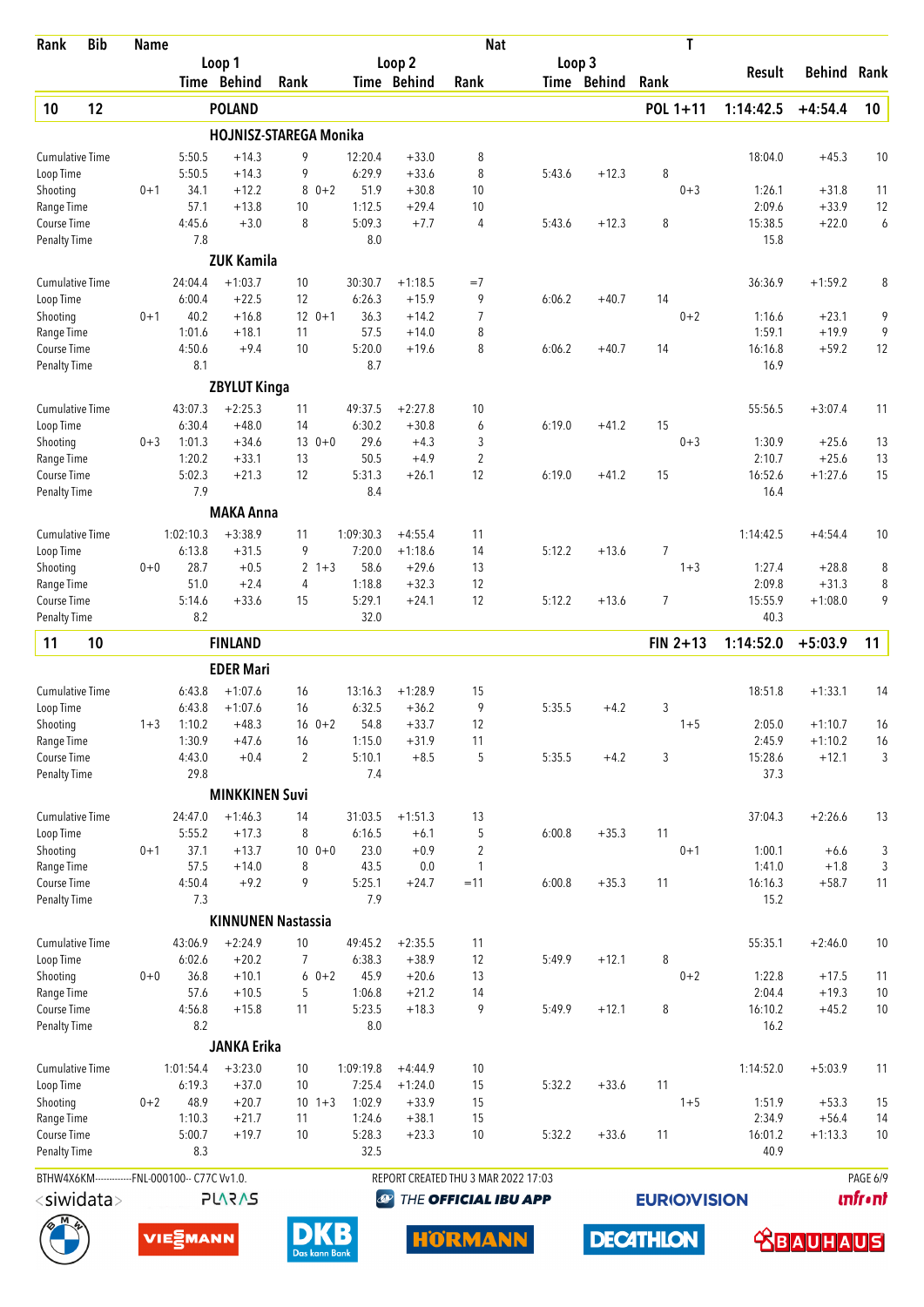| Rank                                | <b>Bib</b>                                     | <b>Name</b> |                   |                         |                                |                   |                      | <b>Nat</b>                          |        |             |      | T                  |                  |                    |                              |
|-------------------------------------|------------------------------------------------|-------------|-------------------|-------------------------|--------------------------------|-------------------|----------------------|-------------------------------------|--------|-------------|------|--------------------|------------------|--------------------|------------------------------|
|                                     |                                                |             |                   | Loop 1                  |                                |                   | Loop 2               |                                     | Loop 3 |             |      |                    | <b>Result</b>    | Behind             | Rank                         |
|                                     |                                                |             |                   | Time Behind             | Rank                           |                   | Time Behind          | Rank                                |        | Time Behind | Rank |                    |                  |                    |                              |
| 12                                  | 14                                             |             |                   | <b>KAZAKHSTAN</b>       |                                |                   |                      |                                     |        |             |      | KAZ 0+8            | 1:15:24.2        | $+5:36.1$          | 12                           |
|                                     |                                                |             |                   |                         | VISHNEVSKAYA-SHEPORENKO Galina |                   |                      |                                     |        |             |      |                    |                  |                    |                              |
| <b>Cumulative Time</b>              |                                                |             | 5:47.9            | $+11.7$                 | 8                              | 12:05.8           | $+18.4$              | 5                                   |        |             |      |                    | 18:01.9          | $+43.2$            | 6                            |
| Loop Time<br>Shooting               |                                                | $0 + 0$     | 5:47.9<br>29.0    | $+11.7$<br>$+7.1$       | 8<br>$0 + 0$<br>6              | 6:17.9<br>28.9    | $+21.6$<br>$+7.8$    | 5<br>$\overline{2}$                 | 5:56.1 | $+24.8$     | 12   | $0 + 0$            | 58.0             | $+3.7$             | 2                            |
| Range Time                          |                                                |             | 50.8              | $+7.5$                  | $\overline{7}$                 | 52.3              | $+9.2$               | 5                                   |        |             |      |                    | 1:43.1           | $+7.4$             | 3                            |
| <b>Course Time</b>                  |                                                |             | 4:49.2            | $+6.6$                  | 16                             | 5:17.7            | $+16.1$              | 10                                  | 5:56.1 | $+24.8$     | 12   |                    | 16:03.0          | $+46.5$            | 13                           |
| Penalty Time                        |                                                |             | 7.8               |                         |                                | 7.8               |                      |                                     |        |             |      |                    | 15.6             |                    |                              |
|                                     |                                                |             |                   | <b>KLIMINA Darya</b>    |                                |                   |                      |                                     |        |             |      |                    |                  |                    |                              |
| <b>Cumulative Time</b>              |                                                |             | 24:10.1           | $+1:09.4$               | 11                             | 30:49.8           | $+1:37.6$            | 10                                  |        |             |      |                    | 36:52.1          | $+2:14.4$          | 10                           |
| Loop Time<br>Shooting               |                                                | $0 + 1$     | 6:08.2<br>47.2    | $+30.3$<br>$+23.8$      | 13<br>14<br>$0 + 1$            | 6:39.7<br>41.4    | $+29.3$<br>$+19.3$   | 11<br>11                            | 6:02.3 | $+36.8$     | 12   | $0 + 2$            | 1:28.7           | $+35.2$            | 15                           |
| Range Time                          |                                                |             | 1:09.8            | $+26.3$                 | 14                             | 1:03.1            | $+19.6$              | 11                                  |        |             |      |                    | 2:12.9           | $+33.7$            | 15                           |
| Course Time                         |                                                |             | 4:50.3            | $+9.1$                  | 8                              | 5:28.7            | $+28.3$              | 14                                  | 6:02.3 | $+36.8$     | 12   |                    | 16:21.3          | $+1:03.7$          | 13                           |
| <b>Penalty Time</b>                 |                                                |             | 8.1               |                         |                                | 7.9               |                      |                                     |        |             |      |                    | 16.1             |                    |                              |
|                                     |                                                |             |                   |                         | <b>BELCHENKO Yelizaveta</b>    |                   |                      |                                     |        |             |      |                    |                  |                    |                              |
| <b>Cumulative Time</b>              |                                                |             | 43:09.8           | $+2:27.8$               | 12                             | 49:56.7           | $+2:47.0$            | 13                                  |        |             |      |                    | 56:03.5          | $+3:14.4$          | 12                           |
| Loop Time                           |                                                |             | 6:17.7            | $+35.3$                 | 10                             | 6:46.9            | $+47.5$              | 15                                  | 6:06.8 | $+29.0$     | 13   |                    |                  |                    |                              |
| Shooting                            |                                                | $0 + 0$     | 41.6<br>1:04.6    | $+14.9$<br>$+17.5$      | $0 + 2$<br>8<br>8              | 35.9<br>58.2      | $+10.6$<br>$+12.6$   | 8<br>8                              |        |             |      | $0 + 2$            | 1:17.5<br>2:02.8 | $+12.2$<br>$+17.7$ | 7<br>9                       |
| Range Time<br>Course Time           |                                                |             | 5:04.3            | $+23.3$                 | 14                             | 5:40.1            | $+34.9$              | 15                                  | 6:06.8 | $+29.0$     | 13   |                    | 16:51.2          | $+1:26.2$          | 13                           |
| <b>Penalty Time</b>                 |                                                |             | 8.7               |                         |                                | 8.6               |                      |                                     |        |             |      |                    | 17.3             |                    |                              |
|                                     |                                                |             |                   |                         | <b>AKHATOVA Lyudmila</b>       |                   |                      |                                     |        |             |      |                    |                  |                    |                              |
| Cumulative Time                     |                                                |             | 1:02:36.2         | $+4:04.8$               | 12                             | 1:09:50.3         | $+5:15.4$            | 12                                  |        |             |      |                    | 1:15:24.2        | $+5:36.1$          | 12                           |
| Loop Time                           |                                                |             | 6:32.7            | $+50.4$                 | 12                             | 7:14.1            | $+1:12.7$            | 13                                  | 5:33.9 | $+35.3$     | 12   |                    |                  |                    |                              |
| Shooting                            |                                                | $0 + 2$     | 52.4              | $+24.2$                 | $12 \t 0+2$                    | 57.2              | $+28.2$              | 12                                  |        |             |      | $0 + 4$            | 1:49.6           | $+51.0$            | 14                           |
| Range Time                          |                                                |             | 1:15.8            | $+27.2$                 | 13                             | 1:19.2            | $+32.7$              | 13                                  |        |             |      |                    | 2:35.0           | $+56.5$            | 15                           |
| Course Time<br>Penalty Time         |                                                |             | 5:08.9<br>8.0     | $+27.9$                 | 12                             | 5:46.7<br>8.2     | $+41.7$              | 14                                  | 5:33.9 | $+35.3$     | 12   |                    | 16:29.5<br>16.2  | $+1:41.6$          | 14                           |
| 13                                  | 16                                             |             |                   | <b>SLOVAKIA</b>         |                                |                   |                      |                                     |        |             |      | SVK 2+13           | 1:15:25.6        | $+5:37.5$          | 13                           |
|                                     |                                                |             |                   | <b>FIALKOVA Paulina</b> |                                |                   |                      |                                     |        |             |      |                    |                  |                    |                              |
| <b>Cumulative Time</b>              |                                                |             | 6:11.0            | $+34.8$                 | 13                             | 12:17.6           | $+30.2$              | 6                                   |        |             |      |                    | 17:55.8          | $+37.1$            | 4                            |
| Loop Time                           |                                                |             | 6:11.0            | $+34.8$                 | 13                             | 6:06.6            | $+10.3$              | 3                                   | 5:38.2 | $+6.9$      | 5    |                    |                  |                    |                              |
| Shooting                            |                                                | $0 + 3$     | 57.3              | $+35.4$                 | $140+0$                        | 29.3              | $+8.2$               | 3                                   |        |             |      | $0 + 3$            | 1:26.7           | $+32.4$            | 12                           |
| Range Time                          |                                                |             | 1:17.5            | $+34.2$                 | 14                             | 50.6              | $+7.5$               | 3                                   |        |             |      |                    | 2:08.1           | $+32.4$            | 11                           |
| Course Time<br><b>Penalty Time</b>  |                                                |             | 4:46.5<br>6.9     | $+3.9$                  | $=10$                          | 5:08.9<br>7.1     | $+7.3$               | 3                                   | 5:38.2 | $+6.9$      | 5    |                    | 15:33.6<br>14.0  | $+17.1$            | 5                            |
|                                     |                                                |             |                   | <b>REMENOVA Zuzana</b>  |                                |                   |                      |                                     |        |             |      |                    |                  |                    |                              |
|                                     |                                                |             |                   | $+53.4$                 |                                |                   |                      | 9                                   |        |             |      |                    |                  |                    |                              |
| <b>Cumulative Time</b><br>Loop Time |                                                |             | 23:54.1<br>5:58.3 | $+20.4$                 | 6<br>10                        | 30:41.0<br>6:46.9 | $+1:28.8$<br>$+36.5$ | 12                                  | 6:14.9 | $+49.4$     | 15   |                    | 36:55.9          | $+2:18.2$          | 11                           |
| Shooting                            |                                                | $0 + 0$     | 28.2              | $+4.8$                  | $40+2$                         | 41.7              | $+19.6$              | 12                                  |        |             |      | $0 + 2$            | 1:10.0           | $+16.5$            | $\overline{7}$               |
| Range Time                          |                                                |             | 50.5              | $+7.0$                  | 5                              | 1:03.9            | $+20.4$              | 12                                  |        |             |      |                    | 1:54.4           | $+15.2$            | 6                            |
| Course Time                         |                                                |             | 4:59.7            | $+18.5$                 | 15                             | 5:34.4            | $+34.0$              | 15                                  | 6:14.9 | $+49.4$     | 15   |                    | 16:49.0          | $+1:31.4$          | 15                           |
| Penalty Time                        |                                                |             | 8.1               |                         |                                | 8.6               |                      |                                     |        |             |      |                    | 16.7             |                    |                              |
|                                     |                                                |             |                   | <b>FIALKOVA Ivona</b>   |                                |                   |                      |                                     |        |             |      |                    |                  |                    |                              |
| <b>Cumulative Time</b>              |                                                |             | 44:18.4<br>7:22.5 | $+3:36.4$<br>$+1:40.1$  | 14<br>15                       | 50:51.8<br>6:33.4 | $+3:42.1$<br>$+34.0$ | 14<br>$= 8$                         | 5:55.8 | $+18.0$     | 11   |                    | 56:47.6          | $+3:58.5$          | 14                           |
| Loop Time<br>Shooting               |                                                | $2 + 3$     | 1:09.5            | $+42.8$                 | $150+1$                        | 33.4              | $+8.1$               | 6                                   |        |             |      | $2 + 4$            | 1:42.9           | $+37.6$            | 15                           |
| Range Time                          |                                                |             | 1:32.0            | $+44.9$                 | 15                             | 55.7              | $+10.1$              | 6                                   |        |             |      |                    | 2:27.7           | $+42.6$            | 15                           |
| Course Time                         |                                                |             | 4:56.2            | $+15.2$                 | 10                             | 5:29.4            | $+24.2$              | 11                                  | 5:55.8 | $+18.0$     | 11   |                    | 16:21.4          | $+56.4$            | 11                           |
| Penalty Time                        |                                                |             | 54.2              |                         |                                | 8.3               |                      |                                     |        |             |      |                    | 1:02.5           |                    |                              |
|                                     |                                                |             |                   | <b>REMENOVA Maria</b>   |                                |                   |                      |                                     |        |             |      |                    |                  |                    |                              |
| <b>Cumulative Time</b>              |                                                |             | 1:03:25.4         | $+4:54.0$               | 13                             | 1:10:06.1         | $+5:31.2$            | 13                                  |        |             |      |                    | 1:15:25.6        | $+5:37.5$          | 13                           |
| Loop Time                           |                                                |             | 6:37.8<br>56.3    | $+55.5$<br>$+28.1$      | 14<br>$140+2$                  | 6:40.7<br>35.2    | $+39.3$<br>$+6.2$    | 6<br>4                              | 5:19.5 | $+20.9$     | 9    |                    |                  |                    |                              |
| Shooting<br>Range Time              |                                                | $0 + 2$     | 1:18.6            | $+30.0$                 | 14                             | 56.6              | $+10.1$              | 5                                   |        |             |      | $0 + 4$            | 1:31.5<br>2:15.2 | $+32.9$<br>$+36.7$ | 10<br>10                     |
| Course Time                         |                                                |             | 5:11.5            | $+30.5$                 | 13                             | 5:36.3            | $+31.3$              | 13                                  | 5:19.5 | $+20.9$     | 9    |                    | 16:07.3          | $+1:19.4$          | 12                           |
| Penalty Time                        |                                                |             | 7.6               |                         |                                | 7.8               |                      |                                     |        |             |      |                    | 15.4             |                    |                              |
|                                     | BTHW4X6KM-------------FNL-000100-- C77C Vv1.0. |             |                   |                         |                                |                   |                      | REPORT CREATED THU 3 MAR 2022 17:03 |        |             |      |                    |                  |                    | PAGE 7/9                     |
|                                     | <siwidata></siwidata>                          |             |                   | <b>SV2V7</b>            |                                | $\bigcirc$        |                      | THE OFFICIAL IBU APP                |        |             |      | <b>EURIOVISION</b> |                  |                    | <b><i><u>Infront</u></i></b> |

**DECATHLON** 





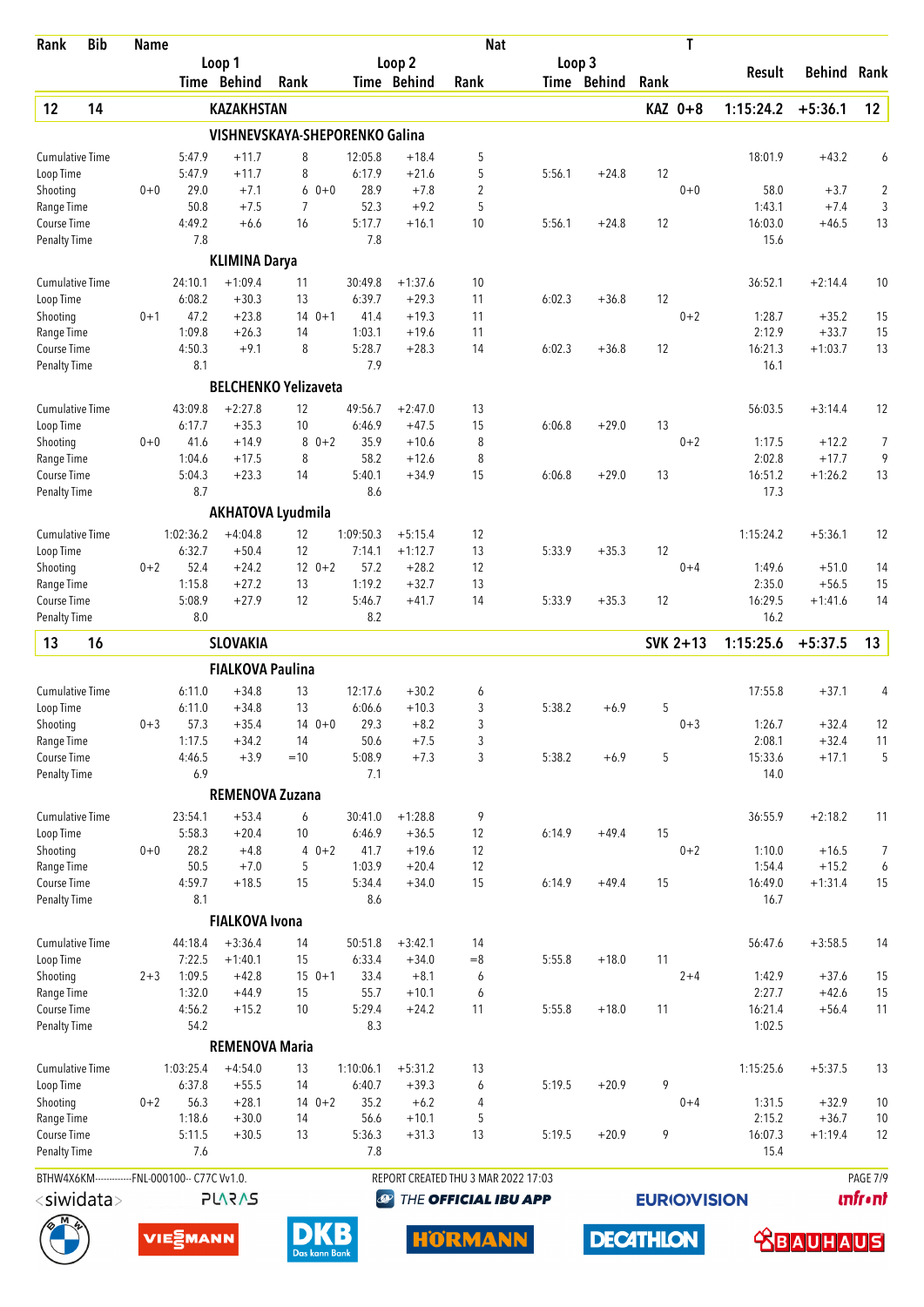| Rank                               | <b>Bib</b>            | <b>Name</b> |                                                |                             |                   |                 |                    | <b>Nat</b>                          |        |             |      | T                   |                   |                    |                 |
|------------------------------------|-----------------------|-------------|------------------------------------------------|-----------------------------|-------------------|-----------------|--------------------|-------------------------------------|--------|-------------|------|---------------------|-------------------|--------------------|-----------------|
|                                    |                       |             |                                                | Loop 1                      |                   |                 | Loop <sub>2</sub>  |                                     | Loop 3 |             |      |                     | Result            | <b>Behind</b>      | Rank            |
|                                    |                       |             |                                                | Time Behind                 | Rank              |                 | Time Behind        | Rank                                |        | Time Behind | Rank |                     |                   |                    |                 |
| 14                                 | 13                    |             |                                                | <b>JAPAN</b>                |                   |                 |                    |                                     |        |             |      | <b>JPN 1+11</b>     | 1:15:55.6         | $+6:07.5$          | 14              |
|                                    |                       |             |                                                | <b>TACHIZAKI Fuyuko</b>     |                   |                 |                    |                                     |        |             |      |                     |                   |                    |                 |
| <b>Cumulative Time</b>             |                       |             | 5:52.5                                         | $+16.3$                     | 10                | 12:30.1         | $+42.7$            | 13                                  |        |             |      |                     | 18:30.7           | $+1:12.0$          | 13              |
| Loop Time                          |                       |             | 5:52.5                                         | $+16.3$                     | 10                | 6:37.6          | $+41.3$            | 11                                  | 6:00.6 | $+29.3$     | 15   |                     |                   |                    |                 |
| Shooting                           |                       | $0 + 1$     | 34.2                                           | $+12.3$                     | 9                 | 45.7<br>$0 + 2$ | $+24.6$            | 9                                   |        |             |      | $0 + 3$             | 1:20.0            | $+25.7$            | $=7$            |
| Range Time                         |                       |             | 56.2                                           | $+12.9$                     | 9                 | 1:07.8          | $+24.7$            | 9                                   |        |             |      |                     | 2:04.0            | $+28.3$            | 9               |
| Course Time                        |                       |             | 4:48.6<br>7.7                                  | $+6.0$                      | 15                | 5:21.7<br>8.1   | $+20.1$            | 14                                  | 6:00.6 | $+29.3$     | 15   |                     | 16:10.9<br>15.8   | $+54.4$            | 15              |
| <b>Penalty Time</b>                |                       |             |                                                |                             |                   |                 |                    |                                     |        |             |      |                     |                   |                    |                 |
|                                    |                       |             |                                                | <b>MAEDA Sari</b>           |                   |                 |                    |                                     |        |             |      |                     |                   |                    |                 |
| <b>Cumulative Time</b>             |                       |             | 25:02.5                                        | $+2:01.8$                   | 15                | 32:09.0         | $+2:56.8$          | 15                                  |        |             |      |                     | 38:01.3           | $+3:23.6$          | 15              |
| Loop Time<br>Shooting              |                       | $0 + 2$     | 6:31.8<br>1:06.9                               | $+53.9$<br>$+43.5$          | 15<br>$16 \t1+3$  | 7:06.5<br>51.2  | $+56.1$<br>$+29.1$ | 15<br>15                            | 5:52.3 | $+26.8$     | 8    | $1 + 5$             | 1:58.2            | $+1:04.7$          | 16              |
| Range Time                         |                       |             | 1:28.1                                         | $+44.6$                     | 16                | 1:13.9          | $+30.4$            | 15                                  |        |             |      |                     | 2:42.0            | $+1:02.8$          | 16              |
| Course Time                        |                       |             | 4:55.8                                         | $+14.6$                     | 13                | 5:21.1          | $+20.7$            | 9                                   | 5:52.3 | $+26.8$     | 8    |                     | 16:09.2           | $+51.6$            | 9               |
| <b>Penalty Time</b>                |                       |             | 7.8                                            |                             |                   | 31.5            |                    |                                     |        |             |      |                     | 39.4              |                    |                 |
|                                    |                       |             |                                                | <b>HACHISUKA Asuka</b>      |                   |                 |                    |                                     |        |             |      |                     |                   |                    |                 |
| <b>Cumulative Time</b>             |                       |             | 44:30.8                                        | $+3:48.8$                   | 15                | 51:09.5         | $+3:59.8$          | 15                                  |        |             |      |                     | 57:14.1           | $+4:25.0$          | 15              |
| Loop Time                          |                       |             | 6:29.5                                         | $+47.1$                     | 13                | 6:38.7          | $+39.3$            | 13                                  | 6:04.6 | $+26.8$     | 12   |                     |                   |                    |                 |
| Shooting                           |                       | $0 + 1$     | 46.6                                           | $+19.9$                     | $110+0$           | 32.0            | $+6.7$             | 5                                   |        |             |      | $0 + 1$             | 1:18.6            | $+13.3$            | 8               |
| Range Time                         |                       |             | 1:09.7                                         | $+22.6$                     | 11                | 54.8            | $+9.2$             | 5                                   |        |             |      |                     | 2:04.5            | $+19.4$            | 11              |
| Course Time                        |                       |             | 5:11.3                                         | $+30.3$                     | 15                | 5:35.7          | $+30.5$            | 14                                  | 6:04.6 | $+26.8$     | 12   |                     | 16:51.6           | $+1:26.6$          | 14              |
| <b>Penalty Time</b>                |                       |             | 8.4                                            |                             |                   | 8.2             |                    |                                     |        |             |      |                     | 16.7              |                    |                 |
|                                    |                       |             |                                                | <b>TANAKA Yurie</b>         |                   |                 |                    |                                     |        |             |      |                     |                   |                    |                 |
| <b>Cumulative Time</b>             |                       |             | 1:03:42.5                                      | $+5:11.1$                   | 15                | 1:10:21.2       | $+5:46.3$          | 14                                  |        |             |      |                     | 1:15:55.6         | $+6:07.5$          | 14              |
| Loop Time                          |                       |             | 6:28.4                                         | $+46.1$                     | 11                | 6:38.7          | $+37.3$            | 5                                   | 5:34.4 | $+35.8$     | 13   |                     |                   |                    |                 |
| Shooting                           |                       | $0 + 1$     | 42.5                                           | $+14.3$                     | 9                 | 39.3<br>$0 + 1$ | $+10.3$            | 7                                   |        |             |      | $0 + 2$             | 1:21.9            | $+23.3$            | 5               |
| Range Time                         |                       |             | 1:06.3<br>5:14.0                               | $+17.7$                     | 9                 | 1:01.6          | $+15.1$            | 6                                   |        |             |      |                     | 2:07.9<br>16:17.4 | $+29.4$            | 7<br>13         |
| Course Time<br><b>Penalty Time</b> |                       |             | 8.1                                            | $+33.0$                     | 14                | 5:29.0<br>8.0   | $+24.0$            | 11                                  | 5:34.4 | $+35.8$     | 13   |                     | 16.1              | $+1:29.5$          |                 |
| 15                                 | 15                    |             |                                                | <b>ROMANIA</b>              |                   |                 |                    |                                     |        |             |      | ROU 2+11            | 1:16:34.9         | $+6:46.8$          | 15              |
|                                    |                       |             |                                                |                             |                   |                 |                    |                                     |        |             |      |                     |                   |                    |                 |
|                                    |                       |             |                                                | <b>USHKINA Natalia</b>      |                   |                 |                    |                                     |        |             |      |                     |                   |                    |                 |
| <b>Cumulative Time</b>             |                       |             | 5:56.3                                         | $+20.1$                     | 11                | 12:19.2         | $+31.8$            | 7                                   |        |             |      |                     | 18:08.8           | $+50.1$            | 11              |
| Loop Time                          |                       |             | 5:56.3                                         | $+20.1$                     | 11                | 6:22.9          | $+26.6$            | 6                                   | 5:49.6 | $+18.3$     | 9    |                     |                   |                    |                 |
| Shooting<br>Range Time             |                       | 0+1         | 38.5<br>1:00.6                                 | $+16.6$<br>$+17.3$          | $11 \t 0+1$<br>11 | 34.9<br>55.0    | $+13.8$<br>$+11.9$ | 6<br>6                              |        |             |      | $0 + 2$             | 1:13.5<br>1:55.6  | $+19.2$<br>$+19.9$ | 6<br>6          |
| Course Time                        |                       |             | 4:48.0                                         | $+5.4$                      | 14                | 5:20.3          | $+18.7$            | 13                                  | 5:49.6 | $+18.3$     | 9    |                     | 15:57.9           | $+41.4$            | 10              |
| <b>Penalty Time</b>                |                       |             | 7.6                                            |                             |                   | 7.6             |                    |                                     |        |             |      |                     | 15.2              |                    |                 |
|                                    |                       |             |                                                | <b>TOLMACHEVA Anastasia</b> |                   |                 |                    |                                     |        |             |      |                     |                   |                    |                 |
| <b>Cumulative Time</b>             |                       |             | 24:34.3                                        | $+1:33.6$                   | 12                | 30:55.5         | $+1:43.3$          | 11                                  |        |             |      |                     | 36:58.4           | $+2:20.7$          | 12              |
| Loop Time                          |                       |             | 6:25.5                                         | $+47.6$                     | 14                | 6:21.2          | $+10.8$            | 6                                   | 6:02.9 | $+37.4$     | 13   |                     |                   |                    |                 |
| Shooting                           |                       | $0 + 2$     | 1:06.1                                         | $+42.7$                     | $150+0$           | 22.1            | 0.0                | 1                                   |        |             |      | $0 + 2$             | 1:28.3            | $+34.8$            | 14              |
| Range Time                         |                       |             | 1:19.3                                         | $+35.8$                     | 15                | 44.4            | $+0.9$             | $\overline{2}$                      |        |             |      |                     | 2:03.7            | $+24.5$            | 12              |
| Course Time                        |                       |             | 4:58.2                                         | $+17.0$                     | 14                | 5:28.6          | $+28.2$            | 13                                  | 6:02.9 | $+37.4$     | 13   |                     | 16:29.7           | $+1:12.1$          | 14              |
| <b>Penalty Time</b>                |                       |             | 8.0                                            |                             |                   | 8.2             |                    |                                     |        |             |      |                     | 16.2              |                    |                 |
|                                    |                       |             |                                                | <b>CHIRKOVA Elena</b>       |                   |                 |                    |                                     |        |             |      |                     |                   |                    |                 |
| <b>Cumulative Time</b>             |                       |             | 43:18.1                                        | $+2:36.1$                   | 13                | 49:54.5         | $+2:44.8$          | 12                                  |        |             |      |                     | 56:04.0           | $+3:14.9$          | 13              |
| Loop Time                          |                       |             | 6:19.7                                         | $+37.3$                     | 11                | 6:36.4          | $+37.0$            | 11                                  | 6:09.5 | $+31.7$     | 14   |                     |                   |                    |                 |
| Shooting                           |                       | $0 + 2$     | 45.5                                           | $+18.8$                     | $10 \t 0+1$       | 30.7            | $+5.4$             | 4                                   |        |             |      | $0 + 3$             | 1:16.2            | $+10.9$            | 6               |
| Range Time                         |                       |             | 1:08.7                                         | $+21.6$                     | 10                | 52.8            | $+7.2$             | 4                                   |        | $+31.7$     |      |                     | 2:01.5            | $+16.4$            | 6               |
| Course Time<br><b>Penalty Time</b> |                       |             | 5:03.2<br>$7.7\,$                              | $+22.2$                     | 13                | 5:35.6<br>7.9   | $+30.4$            | 13                                  | 6:09.5 |             | 14   |                     | 16:48.3<br>15.7   | $+1:23.3$          | 12              |
|                                    |                       |             |                                                | <b>MEZDREA Andreea</b>      |                   |                 |                    |                                     |        |             |      |                     |                   |                    |                 |
|                                    |                       |             |                                                |                             |                   |                 |                    |                                     |        |             |      |                     |                   |                    |                 |
| <b>Cumulative Time</b>             |                       |             | 1:03:35.2                                      | $+5:03.8$                   | 14                | 1:10:36.0       | $+6:01.1$          | 15                                  |        | $+1:00.3$   | 15   |                     | 1:16:34.9         | $+6:46.8$          | 15              |
| Loop Time<br>Shooting              |                       | $2 + 3$     | 7:31.2<br>1:02.7                               | $+1:48.9$<br>$+34.5$        | 15<br>$150+1$     | 7:00.8<br>37.4  | $+59.4$<br>$+8.4$  | 8<br>6                              | 5:58.9 |             |      | $2 + 4$             | 1:40.2            | $+41.6$            | 11              |
| Range Time                         |                       |             | 1:25.8                                         | $+37.2$                     | 15                | 1:01.8          | $+15.3$            | 7                                   |        |             |      |                     | 2:27.6            | $+49.1$            | 13              |
| Course Time                        |                       |             | 5:06.7                                         | $+25.7$                     | 11                | 5:50.5          | $+45.5$            | 15                                  | 5:58.9 | $+1:00.3$   | 15   |                     | 16:56.1           | $+2:08.2$          | 15              |
| <b>Penalty Time</b>                |                       |             | 58.6                                           |                             |                   | 8.5             |                    |                                     |        |             |      |                     | 1:07.2            |                    |                 |
|                                    |                       |             | BTHW4X6KM-------------FNL-000100-- C77C Vv1.0. |                             |                   |                 |                    | REPORT CREATED THU 3 MAR 2022 17:03 |        |             |      |                     |                   |                    | PAGE 8/9        |
|                                    |                       |             |                                                | <b>PLARAS</b>               |                   |                 | $\bigcirc$         |                                     |        |             |      |                     |                   |                    | <b>unfr</b> •nt |
|                                    | <siwidata></siwidata> |             |                                                |                             |                   |                 |                    | THE OFFICIAL IBU APP                |        |             |      | <b>EURIO)VISION</b> |                   |                    |                 |

**DECATHLON**